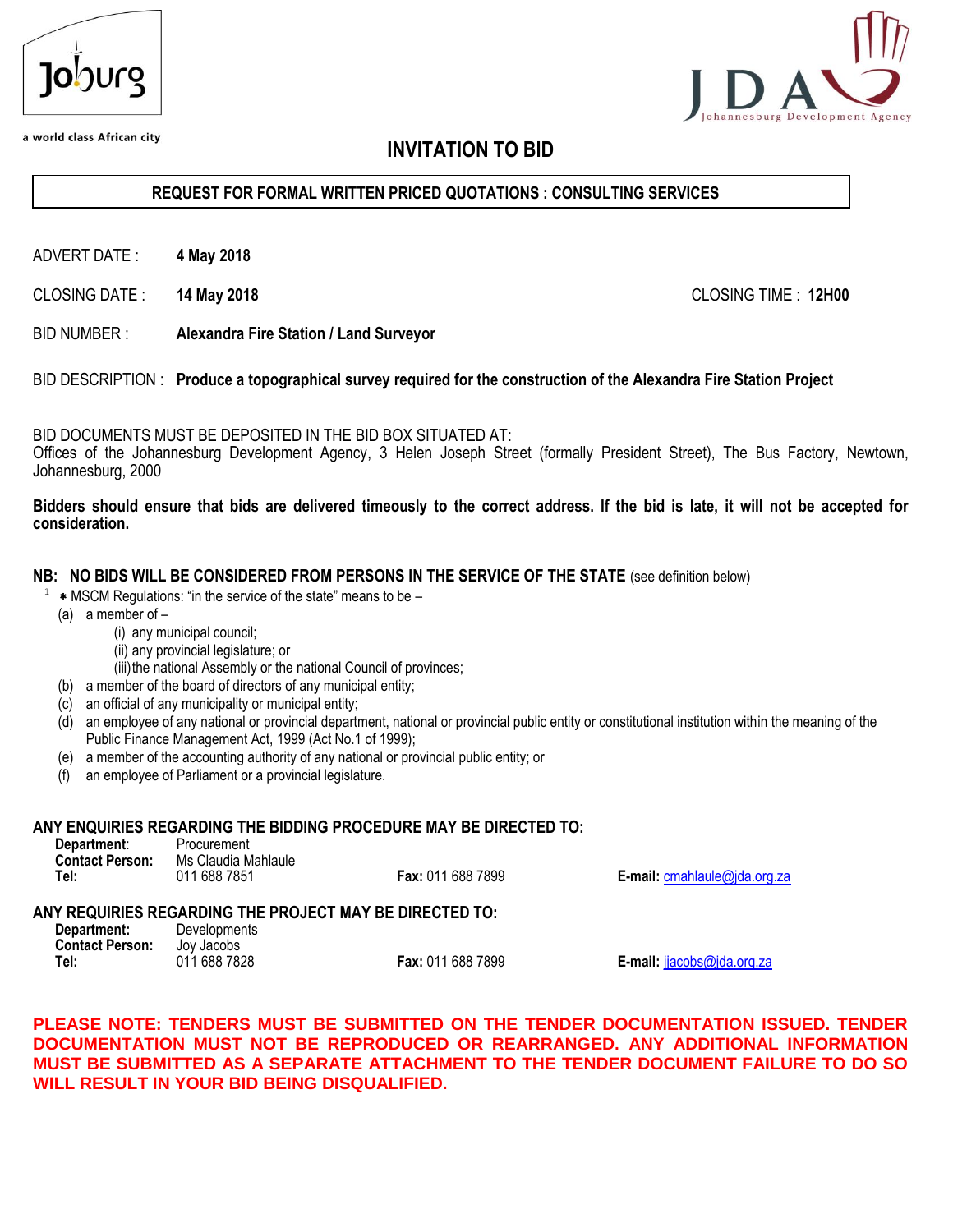# **OFFER**

# THE FOLLOWING PARTICULARS MUST BE FURNISHED **(FAILURE TO DO SO WILL RESULT IN YOUR BID BEING DISQUALIFIED)**

| NAME OF BIDDER                            |  |
|-------------------------------------------|--|
| <b>BID NUMBER</b>                         |  |
| POSTAL ADDRESS                            |  |
| STREET ADDRESS                            |  |
| <b>CONTACT PERSON</b>                     |  |
| <b>TELEPHONE NUMBER</b>                   |  |
| <b>CELLPHONE NUMBER</b>                   |  |
| <b>FACSIMILE NUMBER</b>                   |  |
| <b>E-MAIL ADDRESS</b>                     |  |
| COMPANY REGISTRATION NUMBER               |  |
| NATIONAL CENTRAL SUPPLIER DATABASE NUMBER |  |
| VAT REGISTRATION NUMBER                   |  |
| TAX VERIFICATION PIN NUMBER               |  |
| <b>TOTAL BID PRICE</b>                    |  |
| TOTAL BID PRICE in words                  |  |
|                                           |  |
|                                           |  |
| SIGNATURE OF BIDDER                       |  |
| CAPACITY UNDER WHICH THIS BID IS SIGNED   |  |
| <b>DATE</b>                               |  |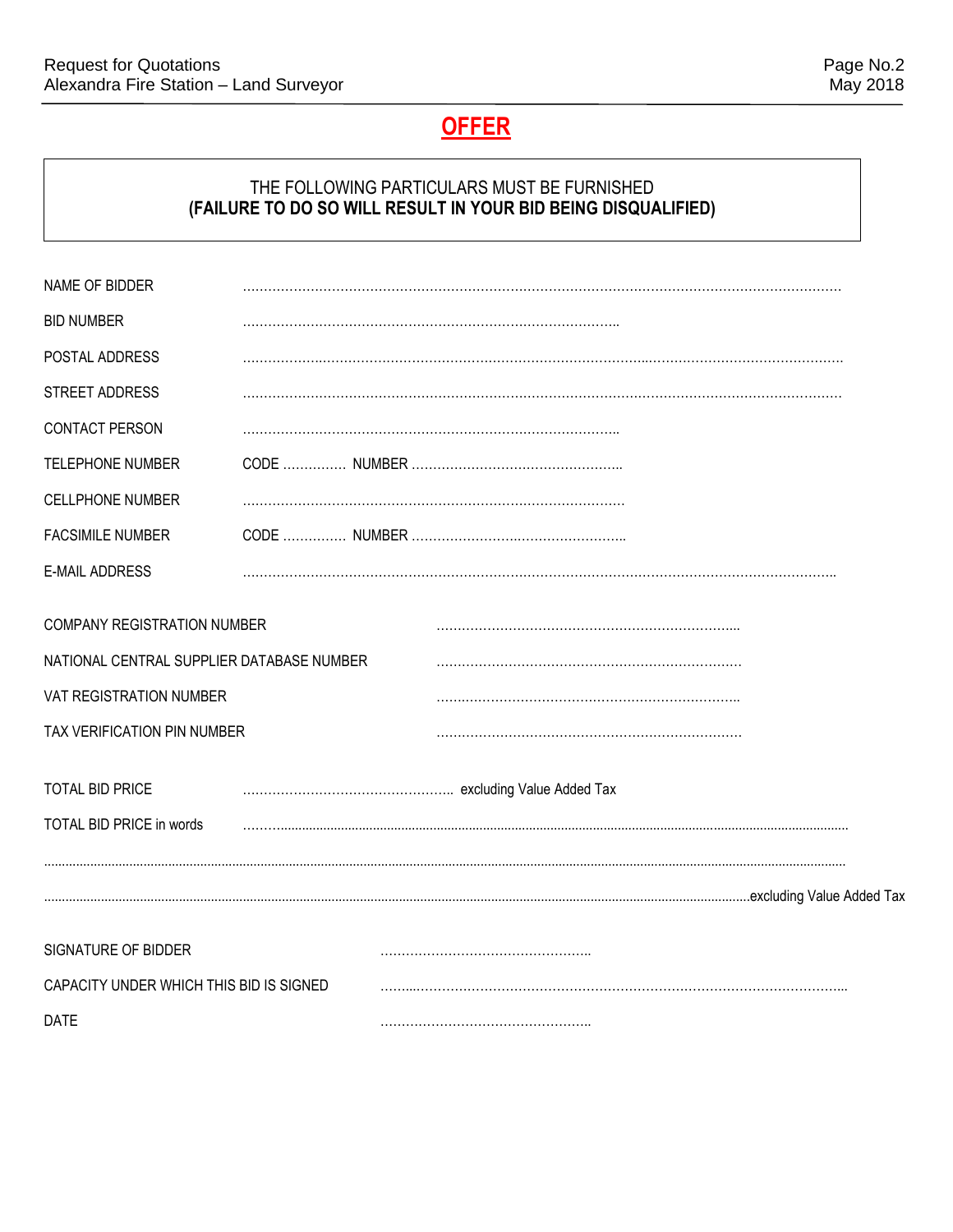#### **The following conditions will apply:**

- A copy of a valid Tax Compliance Letter must be submitted. No award will be made to a service provider whose tax matters are not in order with the South African Revenue Service.
- No award will be made to a service provider who is not registered with the National Treasury.
- An original and valid BBBEE status level verification certificate or a certified copy thereof must be submitted.
- **An EME must submit a sworn affidavit confirming the following :** 
	- **Annual turnover revenue of R10 million or less; and**
		- **Level of black ownership**

**Any misrepresentations in terms of the above constitutes a criminal offence as set out in the B-BBEE Act as amended**

- A copy of the bidder's current municipal account in the name of the bidder or alternatively in the names of the directors / partners of the bidding entity must be submitted.
- Price(s) quoted must be valid for at least thirty (30) days from date of your offer.
- Price(s) quoted must be firm and must be exclusive of VAT.
- If the price quoted is above R 30 000 (inclusive of VAT), the quotation will be evaluated in terms of the 80/20 preference point system as prescribed in the Preferential Procurement Framework Act (No. 5 of 2000).

#### **Failure to comply with these conditions may invalidate your offer.**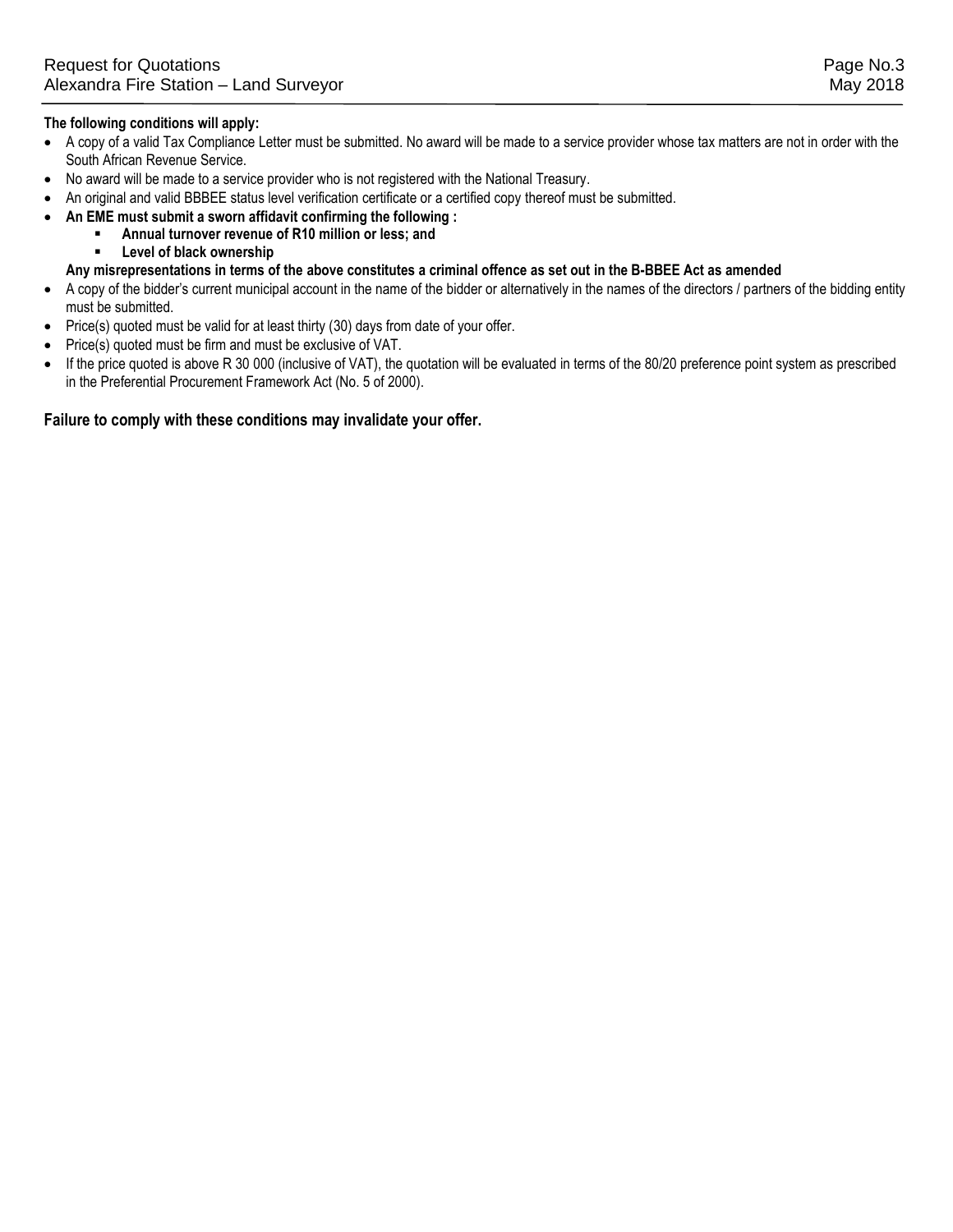# **REQUEST FOR FORMAL WRITTEN PRICE QUOTATIONS from**

**Land Surveyors to produce a topographical survey required for the construction of the Alexandra Fire Station project.**

# **1. LOCATION**

The site is located at the corner of London Road and Lenin Drive [Vincent Tshabalala Street, Alexandra on RE/35/36/IR (Lombardy 36IR) which is indicated as stand number 2 on the images below :





# **2. PROJECT DESCRIPTION**

The construction of a new fire station comprising the following but not limited to :

- Construction of guardhouse, reception area and watch room
- Construction of a Be-Safe Centre (including display area and boardroom)
- Construction of offices, boardrooms, meeting rooms, ablution facilities and change rooms
- Construction of engine bays and wash bay
- Construction of rest room and kitchenette
- Construction of sick room
- Construction of gymnasium
- Construction of server room and generator room
- Construction of stores, medical waste area and refuse area
- Construction of parking areas, walkways, landscaping, lighting and fencing
- Construction of a tower
- Construction of a swimming pool and braai area

The building will be constructed from face brick walls and have both a timber and steel truss roofing system.

# **3. DURATION**

The required survey is to be submitted within 3 weeks of appointment. The successful bidder will be required to avail the necessary resources to achieve this date.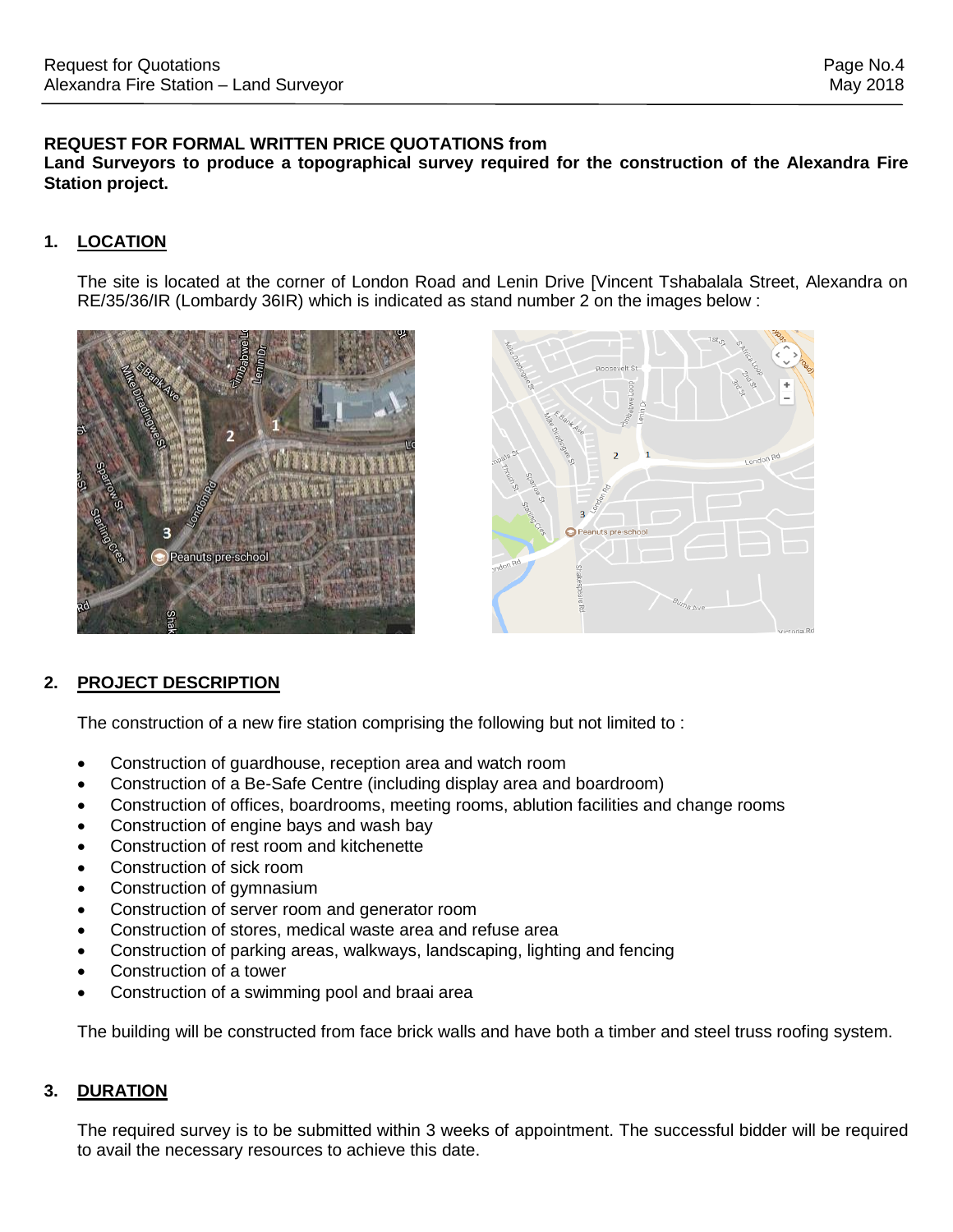## **4. DELIVERABLES AND PRICING**

Quotations are requested from land surveyors to produce a topographical survey required for the construction of the Alexandra Fire Station.

To this end, bidders are to provide a total price for all deliverables (ie. 4.1.1 to 4.1.9) and said price is to be carried over to the offer page :

The survey should include the following:

- 4.1 Contour survey with 0.5m contour intervals
- 4.2 Cadastral erf boundaries of the erven
- 4.3 All servitudes, road reserves and right of ways on the erven (if any)
- 4.4 Survey of all roads and streets bordering the site, from road reserve boundary to road reserve boundary, including 0.5m contours
- 4.5 Encroachments between stand and road boundaries (if any)
- 4.6 An outline survey of all buildings and structures on the erven (if any), including TOP of floor levels and co-ordinates
- 4.7 Location of existing services and survey of all visible details (with co-ordinates and where applicable, invert levels) including sewer and storm water manholes, storm water channels, electrical boxes and poles, lighting poles, mini-substations, kerb positions, kerb inlets, street signage, bollards, trees, and any other feature that may impact the design.
- 4.8 Install benchmarks in concrete
- 4.9 The survey model must be referenced with the Joburg Council Lidar Survey.

The information must be provided in AutoCAD Civil 3D compatible format, as well as in pdf and a drawing of the survey is also required. Two hard copies and one electronic copy is required.

#### **5. PROPOSAL CONTENT**

The bidder's submission must provide the JDA with sufficient information to enable the employer to make a sound and fair evaluation of the proposal. It must clearly indicate the **relevant** previous experience, capability, and capacity of the bidding entity to undertake the project. The proposal should **use the same item numbers as below**.

The following minimum documentation must be provided :

- 5.1 **THE "OFFER" PAGE MUST BE COMPLETED IN FULL AND SIGNED**. **Any bidder who fails to do so will be disqualified.**
- 5.2 **Tenderers are required to submit a detailed fee proposals based on the requirements set out in item 4 above and to ensure that the final TOTAL FEE IS CORRECTLY TRANSFERRED TO THE "OFFER" PAGE. Any bidder who fails to do so will be disqualified.**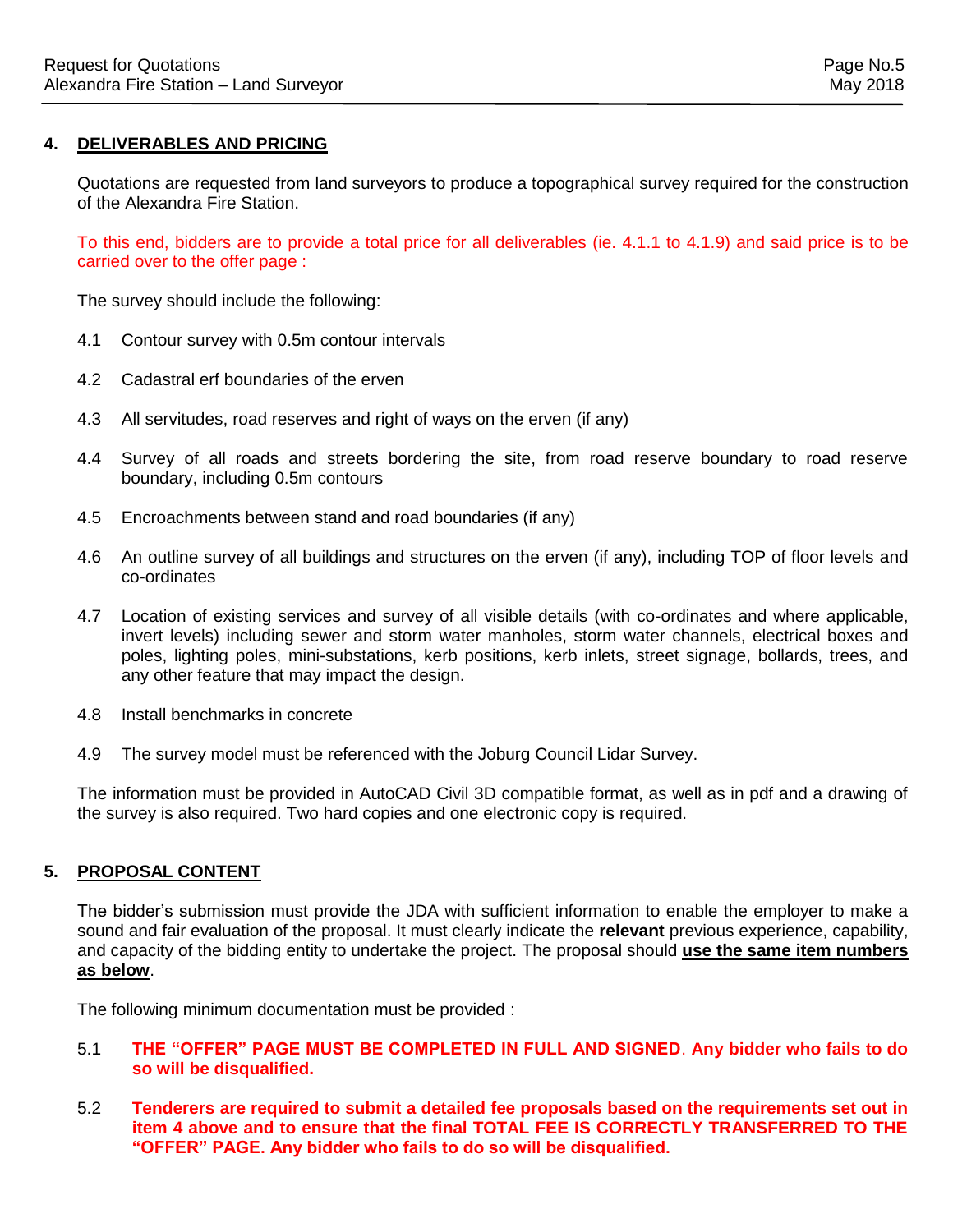- 5.3 Company registration documents and a copy of a valid tax compliance status (TCS) letter issued by SARS. No tender will be awarded to a bidder whose tax matters are not in order with SARS at the time of award.
- 5.4 Company registration documents.
- 5.5 A valid certified BBBEE status level verification certificate, substantiating the bidding entities BBBEE rating. Only certificates issued by verification agencies accredited by the South African Accreditation System (SANAS), or by registered auditors approved by the Independent Regulatory Board of Auditors (IRBA) will be accepted. THE COPY MUST BEAR AN ORIGINAL CERTIFICATION STAMP. FAILURE TO SUBMIT AS REQUIRED WILL RESULT IN THE BIDDER SCORING ZERO(0) POINTS FOR BBBEE.

#### **An EME must submit a sworn affidavit confirming the following :**

- **Annual turnover revenue of R10 million or less; and**
- **Level of black ownership**

## **Any misrepresentation in terms of the above constitutes a criminal offence as set out in the B-BBEE Act as amended.**

- 5.6 A certified copy of the bidder's Professional Indemnity Insurance certificate indicating the maximum value per claim in an insurance period, the applicable excess, and the expiry date. A minimum cover of R1m is required for this project (if applicable).
- 5.7 A copy of the bidding entity's current municipal rates account in the name of the bidding entity or alternatively in the names of the directors / partners of the bidding entity. **If not applicable, an affidavit to this effect is required**. Copies of lease agreements or accounts with lessors will NOT be accepted.
- 5.8 Audited financial statements for the past three years.
- 5.9 Details of directors / partners / members and shareholders.
- 5.10 Certificates of membership/s to industry bodies (if applicable).
- 5.11 A corporate brochure. Alternatively a brief summary of the entity's background.

#### 5.12 **Complete in full all information required on Annexure G : Organogram**

Provide information on the key personnel who will be assigned to this project with **a minimum of 5 years of experience in topographical surveying**

The following supporting documentation must be provided :

- $\triangleright$  detailed CV's for each resource indicated on Annexure F. CV's must note the resources' specific relevant project experience [ie. project description, role played and responsibilities, project value, start and end dates]. **The number of years of experience in topographical surveying must be clearly demonstrated in the CV's to indicate compliance with the minimum requirements.**
- $\triangleright$  relevant qualifications and attach proof hereof
- $\triangleright$  individual memberships to relevant professional associations and attach proof hereof

#### **Any bidder who fails to meet the minimum requirement will be disqualified.**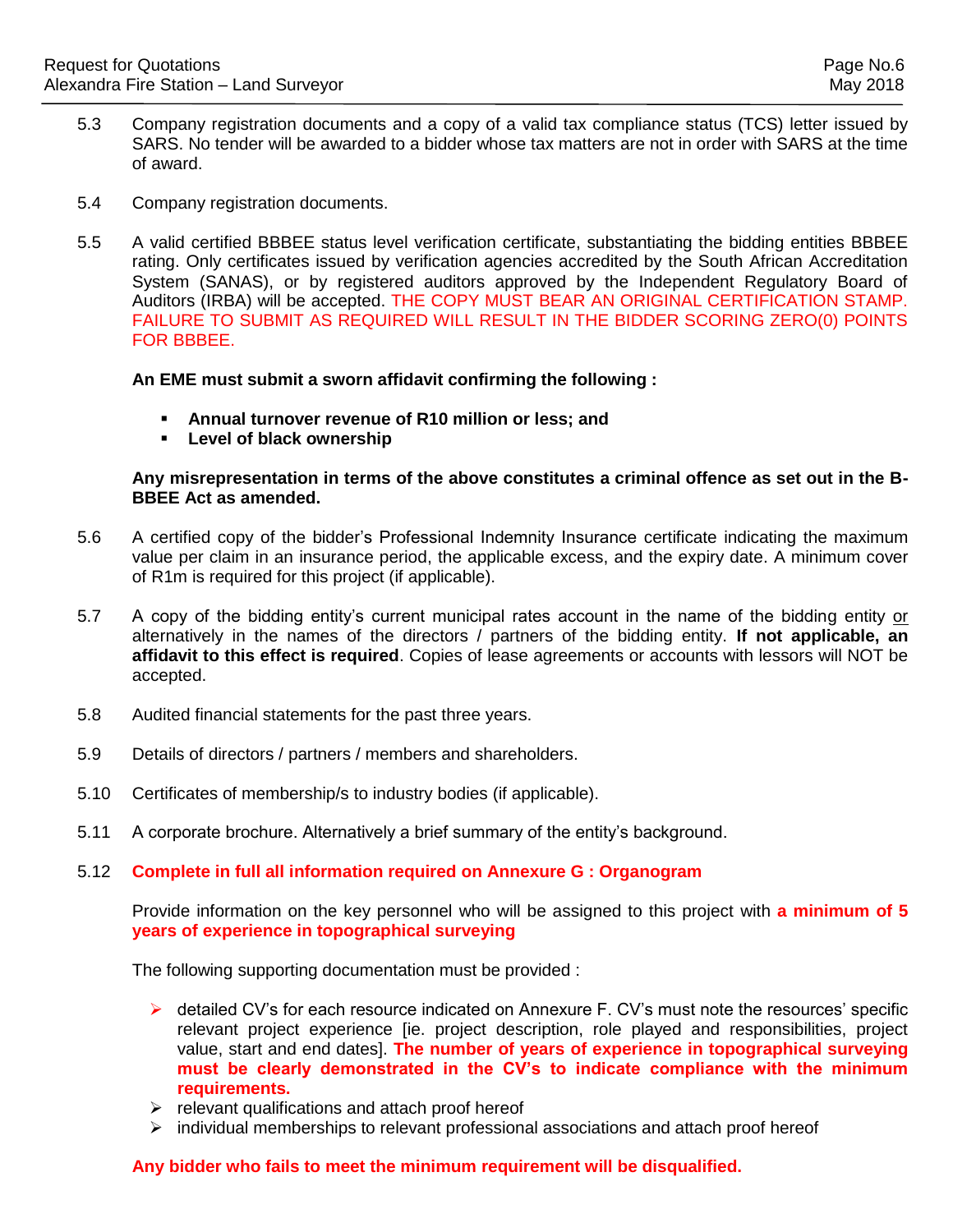## 5.13 **Complete in full all information required on Annexure H : Schedule of Completed Contracts**

List a maximum of 5 projects completed by the bidding entity which demonstrates **a minimum of 5 years of experience in topographical surveying.**

The following details **must** be included on the schedule:

- $\triangleright$  Description of the project
- $\triangleright$  Service rendered
- $\triangleright$  Name of employer / client and their representative's contact details
- $\triangleright$  Cost of the works (project construction value)
- $\triangleright$  Fee obtained for services
- $\triangleright$  Date of completion

## **Any bidder who fails meet the minimum requirement will be disqualified.**

- 5.14 A detailed approach and methodology statement wherein the approach to be followed is clearly outlined. Bidders must also indicate what information will be required to undertake the survey. This section should show the bidder's understanding of the process and input required towards the completion of the required services.
- 5.15 A preliminary programme that identifies key elements and the anticipated duration.
- 5.16 The forms A to F annexed, must be scrutinized, completed in full and submitted together with your quotation.

#### **Failure to comply with the requirements in item 5 may result in tenderers been disqualified.**

#### **Note for consortium and joint ventures**

- The items in item 5 above are to be addressed and completed by **EACH** member of the consortium or joint venture.
- An agreement between all parties of the consortium or joint venture is to accompany the tender submission.
- A lead consultant is to be appointed and noted in the submission.

#### **Failure to comply with these conditions may invalidate your offer.**

#### **6. PRICE AND EMPOWERMENT**

Having provided the documentation in 5 above and demonstrated the required experience, the 80/20 Preference Point System will be applied.

This system assigns a score to each tenderer based on the quoted price and on the bidder's BBBEE status. These scores are combined to determine an overall score for the bidder. The bidder with the highest score will be considered for acceptance.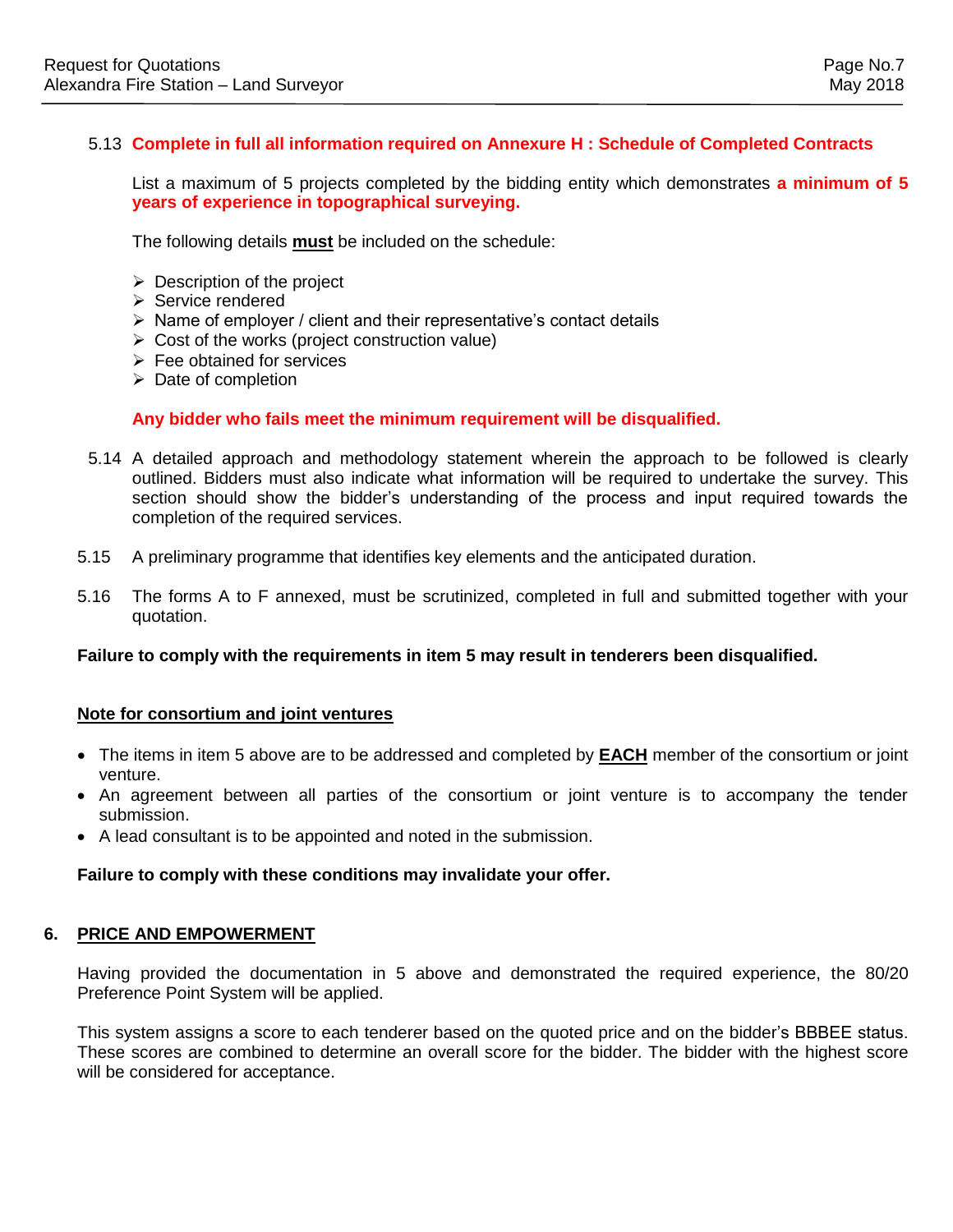The Preference Point System will be applied as detailed overleaf :

- $\triangleright$  For tenders up to R50 million
	- 80 points are assigned to price
	- Up to 20 points are assigned to BBBEE status per the table under item 6.1.1
- $\triangleright$  Points scored will be rounded off to the nearest 2 decimal places

#### 6.1.1 Points awarded for BBBEE status level

Points will be awarded for empowerment (BBBEE), in accordance with the Preferential Procurement Regulations 2017 published in Government Gazette No.40553 dated 20 January 2017. The table below is applicable in this regard :

|                                              | <b>Number of Points</b>            |
|----------------------------------------------|------------------------------------|
| <b>B-BBEE Status Level</b><br>Of Contributor | Tenders from                       |
|                                              | R30 000.00 up to<br>R50 000 000.00 |
|                                              | 20                                 |
| 2                                            | 18                                 |
| 3                                            | 14                                 |
| Δ                                            | 12                                 |
| 5                                            | 8                                  |
| 6                                            | 6                                  |
|                                              |                                    |
| 8                                            | $\mathbf{2}$                       |
| <b>Non-Compliant</b><br>contributor          |                                    |

Notes :

- 6.2.1.1 "B-BBEE status level of contributor" means the B-BBEE status received by a measured entity based on its overall performance using the relevant scorecard contained in the Codes of Good Practice on Black Economic Empowerment, issued in terms of section 9(1) of the Broad-Based Black Economic Empowerment Act ( Act No.53 of 2003).
- 6.2.1.2 Tenderers must submit their valid B-BBEE status level verification certificate , substantiating their B-BBEE rating. Certificates issued by either verification agencies accredited by the South African Accreditation System (SANAS) or by registered auditors approved by the Independent Regulatory Board for Auditors (IRBA) are acceptable. THE COPY MUST BEAR AN ORIGINAL CERTIFICATION STAMP. FAILURE TO SUBMIT AS REQUIRED WILL RESULT IN THE BIDDER SCORING ZERO(0) POINTS FOR BBBEE.
- 6.2.1.3 Bidders with annual total revenue of R5 million or less qualify as exempted and must submit a certificate ; issued by a registered auditor, accounting officer or an accredited verification agency.
- 6.2.1.4 The submission of such certificates must comply with the requirements of instructions and guidelines issued by the National Treasury and be in accordance with notices published by the Department of Trade and Industry in the Government Gazette.
- 6.2.1.5 A trust, consortium or joint venture will qualify for points for their B-BBEE status level as a legal entity, provided that the entity submits their B-BBEE status level certificate.
- 6.2.1.6 A trust, consortium or joint venture will qualify for points for their B-BBEE status level as an unincorporated entity, provided that the entity submits their consolidated B-BBEE scorecard as if they were a group structure and that such a consolidated B-BBEE scorecard is prepared for every separate tender.
- 6.2.1.7 A person will not be awarded points for B-BBEE status level if it is indicated in the tender documents that such a tenderer intends sub-contracting more than 25% of the value of the contract to any other enterprise that does not qualify for at least the points that such a tenderer qualifies for.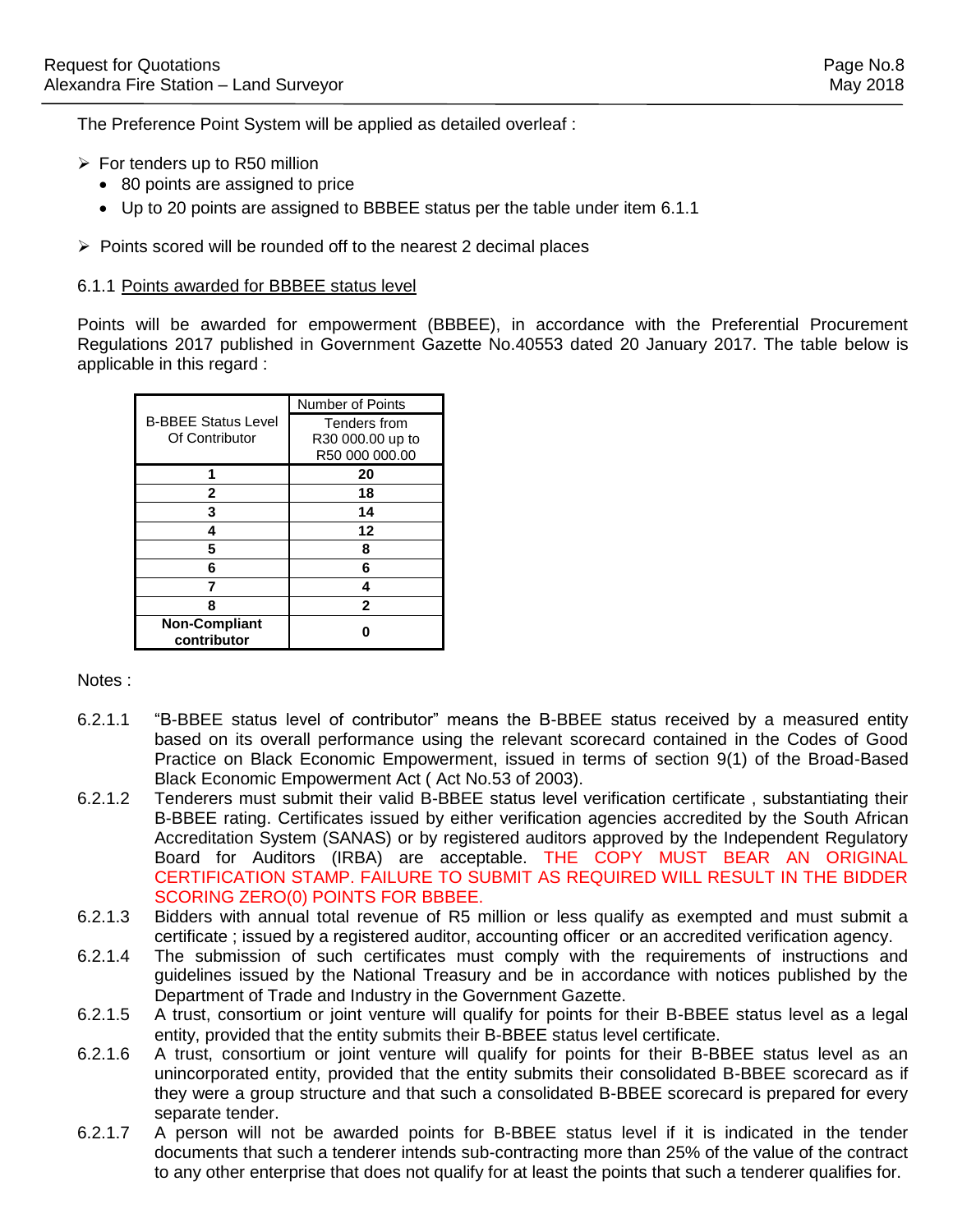6.2.1.8 A person awarded a contract will not be permitted to sub-contract more than 25% of the value of the contract to any other enterprise that does not have an equal or higher B-BBEE status level than the person concerned.

## 6.2.2 Formula for scoring tender price

The following formula will be used to calculate the points for price.

$$
P_s = X [1 - (Pt - P_{min})]
$$
 P<sub>min</sub>

**Where** 

**P<sup>s</sup> =** Points scored for comparative price of tender under consideration

**P<sup>t</sup> =** Comparative price of tender under consideration

**P**<sub>min</sub> = Comparative price of lowest acceptable tender

**X = Points** assigned to price

6.2.3 The total preference points for a tender are calculated with the formula

**PP = P<sup>s</sup> + Pbee** Where

**PP** is the total number of preference points scored by the tenderer

**P<sup>s</sup>** is the points scored for the comparative price of the tenderer, and

P<sub>bee</sub> is the number of points awarded to the tenderer based on his certified B-BBEE status level

# **7. RISK TOLERANCE**

The JDA has adopted a Risk Tolerance Framework (RTF) which enjoins the JDA to consider its risk exposure to contractors / service providers in terms of the number of contracts awarded to a single contractor / service provider in a particular year. In terms of the Risk Tolerance Framework, the JDA determines the risk exposure as excessive in instances where the value of the contracts are:

- a. The greater of R8 million or four contracts / projects within a particular financial year or
- b. The greater of R12 million or six contracts / projects over two financial years (current year and previous financial year);

A risk analysis shall be undertaken on the bidder with the highest number of points obtained, to determine whether the tenderer does not exceed the JDA's risk framework criteria as stated above. In other words, whether it falls within the ambit of the Risk Tolerance Framework as acceptable.

JDA reserves the right to award a contract to a bidder who has exceeded the threshold as stated above

## **8. CLOSING DATE, TIME AND VENUE FOR SUBMISSIONS**

The words : "**Alexandra Fire Station / Land Surveyor**" must be written / typed clearly on the envelope.

The envelope must be deposited in the tender box at the **Johannesburg Development Agency, Ground Floor, The Bus Factory, 3 Helen Joseph Street** (formally President Street)**, Newtown** only between the hours of 08H00 and 12H00**.** 

**The Tender closes at 12h00 on Monday 14 May 2018.**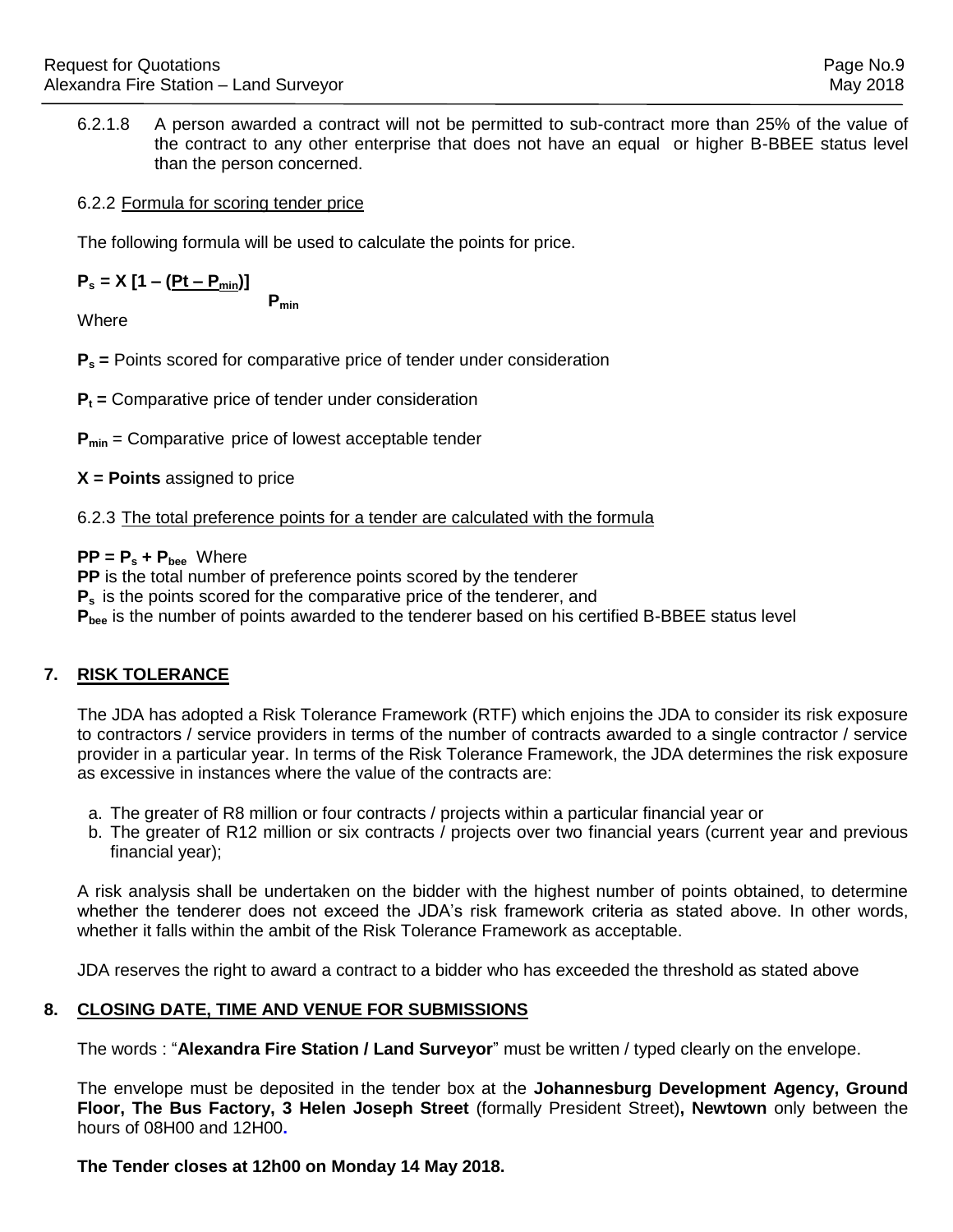Envelopes will be stamped on receipt. There will be a public opening of tenders.

## **NO LATE / TELEPHONIC / FAXED / POSTAL TENDERS WILL BE ACCEPTED OR CONSIDERED**.

The Johannesburg Development Agency's selection of qualifying tenders shall be in the Johannesburg Development Agency's sole discretion and shall be final. The Johannesburg Development Agency does not bind itself to accept any particular tender and no correspondence will be entered into.

Queries can be addressed in writing to: Joy Jacobs : [jjacobs@jda.org.za](mailto:cmahlaule@jda.org.za)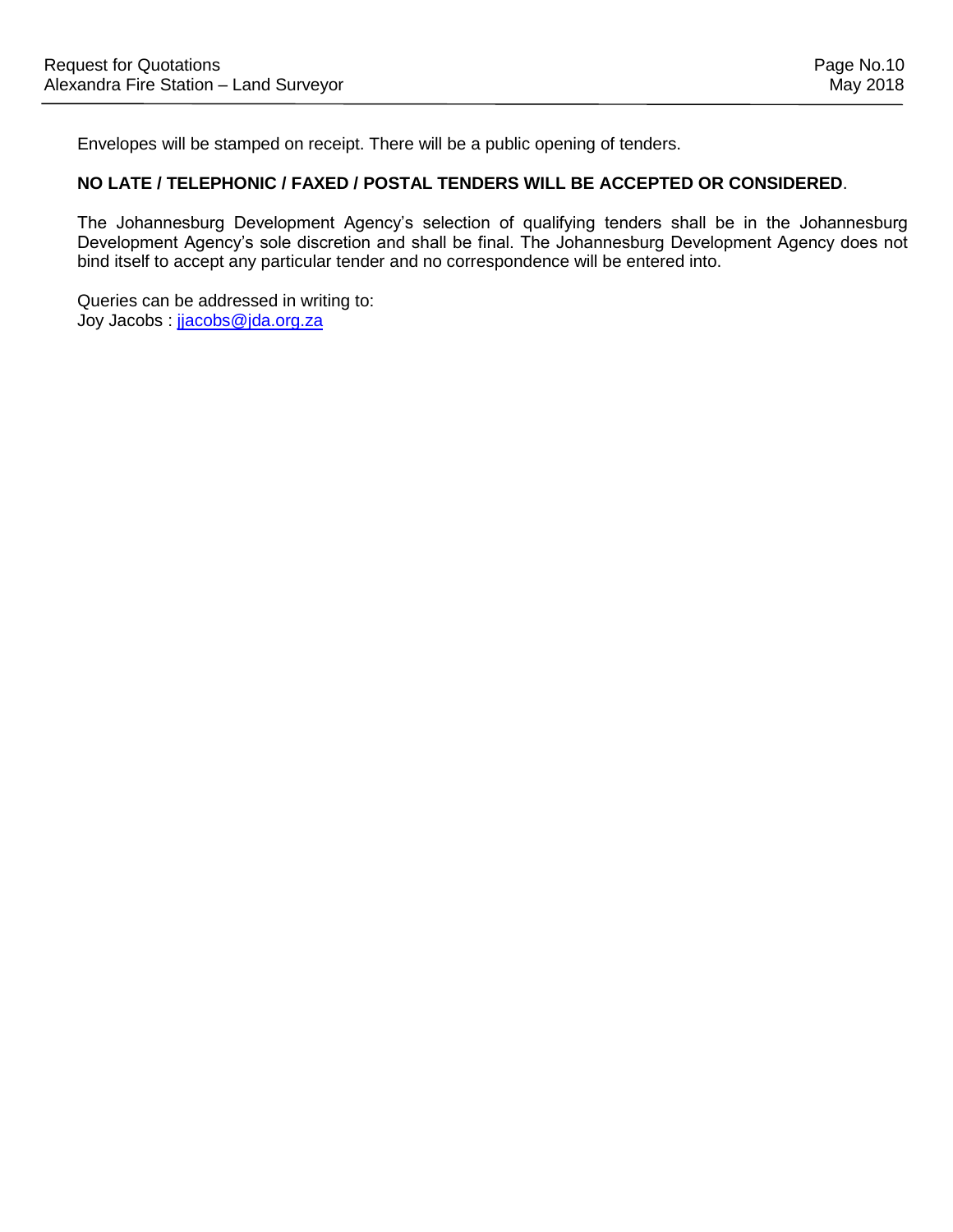## **To all our stakeholders**

## **RE: The channels of reporting fraudulent and Corrupt Activities**

The JDA has a **zero-tolerance approach to Fraud, Theft, Corruption, Maladministration, and Collusion** by suppliers with employees. To reinforce this commitment, we have added more channels to report any Fraudulent and Corrupt activities.

We encourage all people doing business with the Johannesburg Development Agency to report any corrupt or illegal practice.

**Anyone can report fraudulent and corrupt activities through one of the following channels:**

- **1. Free confidential Ethics Line: 0800 555 836 (24 hour, seven days a week)**
- **2. E-Mail address: [fraud@kpmg.co.za](mailto:fraud@kpmg.co.za)**
- **3. Confidential fax line: 0800 200 796**
- **4. Posted free-of-charge to : KPMG Hotpots, BNT371, P O Box 14671, Sinoville, 0129**



Let's join hands to take up the Fight against Fraud and Corruption in our society.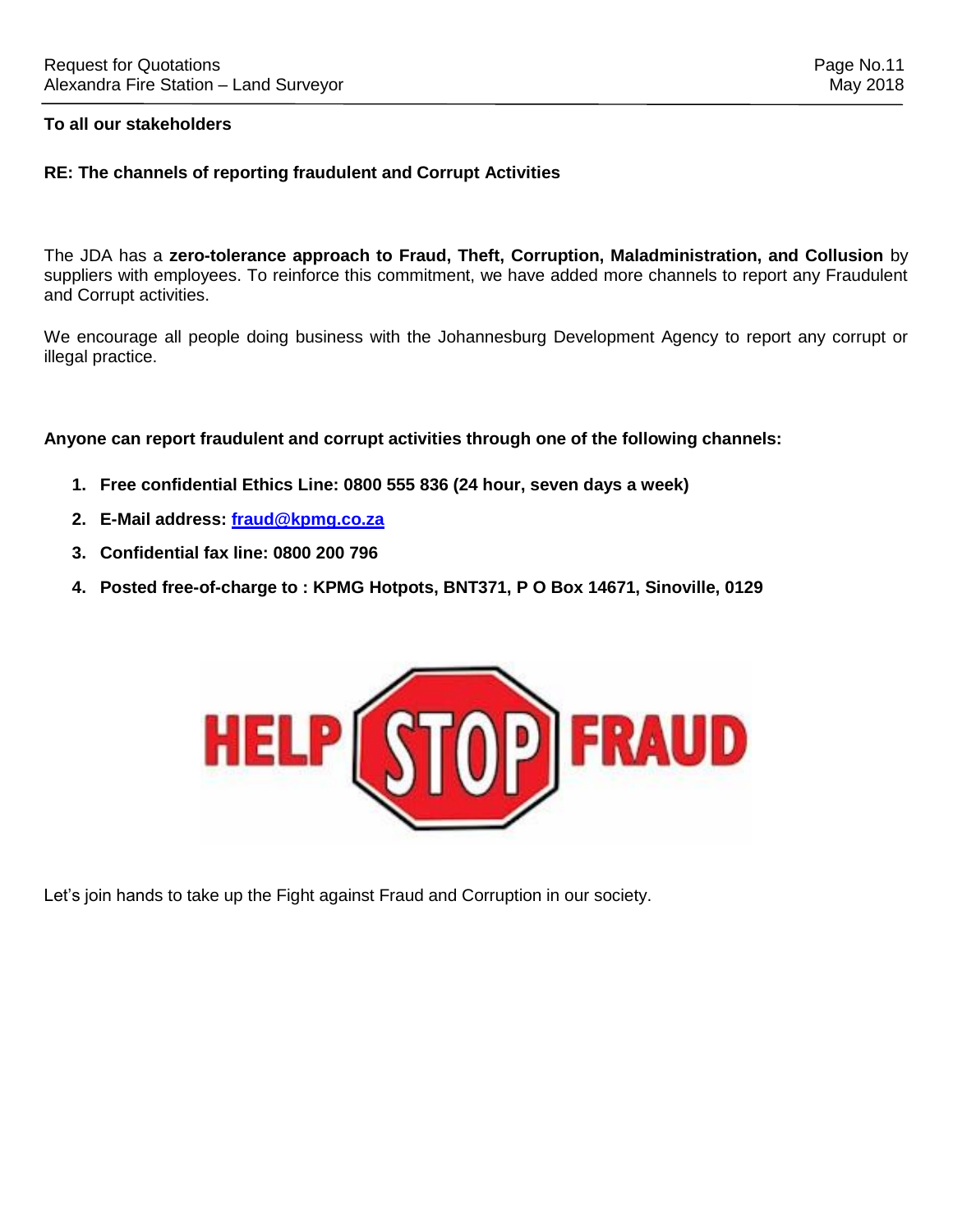# **ANNEXURE A : BUSINESS DECLARATION**

| <b>Tender/RFP Number</b>      | $\begin{array}{l} \begin{array}{l} \begin{array}{l} \begin{array}{l} \end{array} \end{array} \end{array} \end{array} \end{array} \begin{array}{l} \begin{array}{l} \begin{array}{l} \end{array} \end{array} \end{array} \end{array} \end{array} \begin{array}{l} \begin{array}{l} \begin{array}{l} \end{array} \end{array} \end{array} \begin{array}{l} \begin{array}{l} \begin{array}{l} \end{array} \end{array} \end{array} \end{array} \begin{array}{l} \begin{array}{l} \begin{array}{l} \end{array} \end{array} \end{array} \begin{array}{l} \$             |
|-------------------------------|------------------------------------------------------------------------------------------------------------------------------------------------------------------------------------------------------------------------------------------------------------------------------------------------------------------------------------------------------------------------------------------------------------------------------------------------------------------------------------------------------------------------------------------------------------------|
| <b>Tender/RFP Description</b> | $\begin{array}{l} \begin{array}{l} \bullet \end{array} \begin{array}{l} \begin{array}{l} \bullet \end{array} \begin{array}{l} \begin{array}{l} \bullet \end{array} \begin{array}{l} \begin{array}{l} \end{array} \begin{array}{l} \end{array} \begin{array}{l} \end{array} \begin{array}{l} \end{array} \begin{array}{l} \end{array} \begin{array}{l} \end{array} \begin{array}{l} \end{array} \begin{array}{l} \end{array} \begin{array}{l} \end{array} \begin{array}{l} \end{array} \begin{array}{l} \end{array} \begin{array}{l} \end{array} \begin{array}{l$ |
|                               |                                                                                                                                                                                                                                                                                                                                                                                                                                                                                                                                                                  |
| <b>Name of Company</b>        |                                                                                                                                                                                                                                                                                                                                                                                                                                                                                                                                                                  |
| <b>Contact Person</b>         |                                                                                                                                                                                                                                                                                                                                                                                                                                                                                                                                                                  |
| <b>Postal Address</b>         |                                                                                                                                                                                                                                                                                                                                                                                                                                                                                                                                                                  |
|                               |                                                                                                                                                                                                                                                                                                                                                                                                                                                                                                                                                                  |
| <b>Physical Address</b>       |                                                                                                                                                                                                                                                                                                                                                                                                                                                                                                                                                                  |
|                               |                                                                                                                                                                                                                                                                                                                                                                                                                                                                                                                                                                  |
| <b>Telephone Number</b>       |                                                                                                                                                                                                                                                                                                                                                                                                                                                                                                                                                                  |
| <b>Fax Number</b>             |                                                                                                                                                                                                                                                                                                                                                                                                                                                                                                                                                                  |
| <b>Cell Number</b>            |                                                                                                                                                                                                                                                                                                                                                                                                                                                                                                                                                                  |
| <b>E-mail Address</b>         | i<br>1 maanuurin maanuun maanuun maanuun maanuun maanuun maanuun                                                                                                                                                                                                                                                                                                                                                                                                                                                                                                 |

# **Company/enterprise Income**

**Tax Reference Number : …………………………………………………………………...........................** (Insert personal income tax number if a one person business and personal income tax numbers of all partners if a partnership)

## **VAT Registration Number : ……………………...…………..…………………………………….....................**

**Company Registration Number : ………………………………………………………………………………...**

- **1. Type of firm**
	- □ Partnership
	- $\Box$  One person business/sole trader
	- **□** Close corporation
	- **Q** Public company
	- $\Box$  Private company

(Tick one box)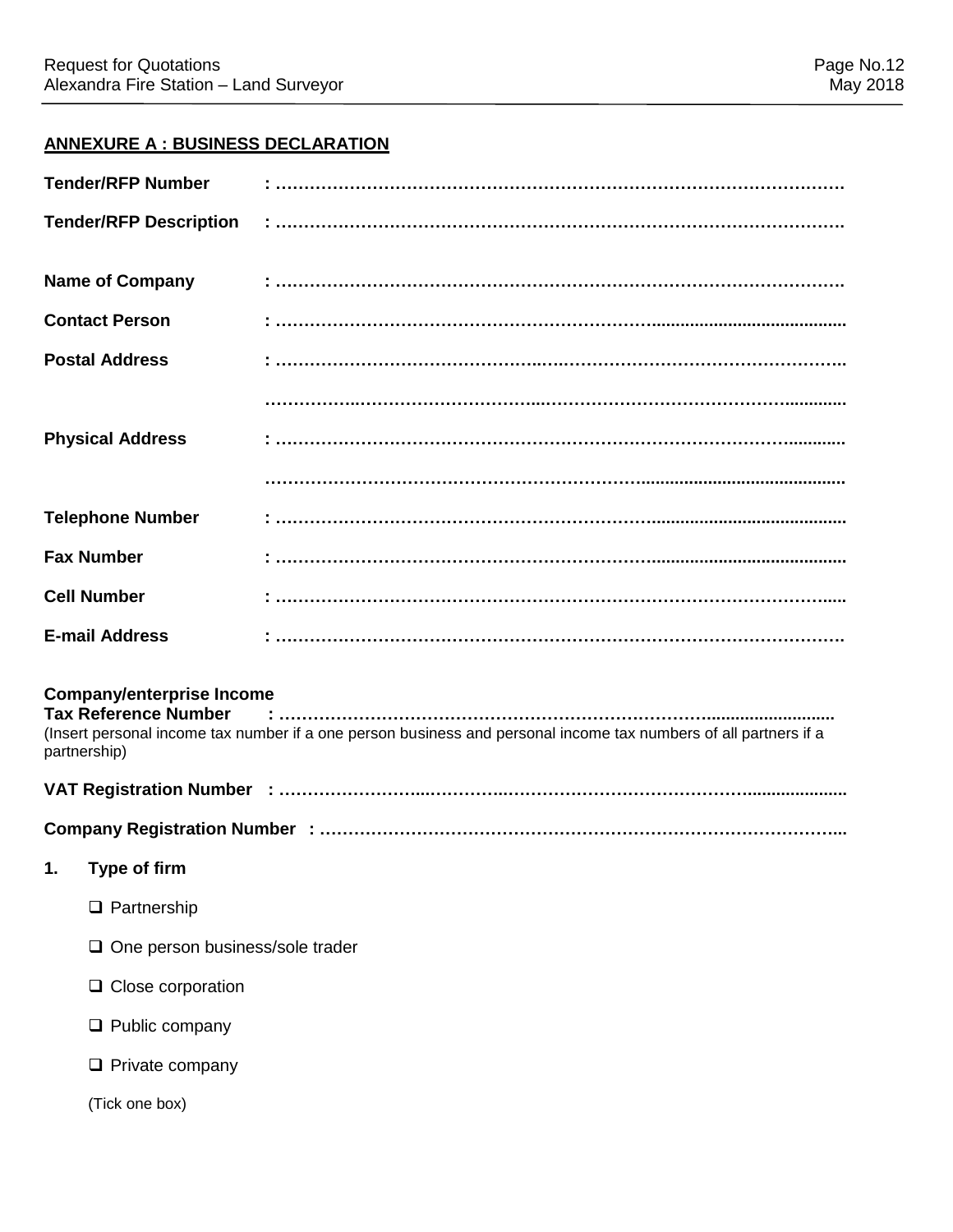| 2. | <b>Principal business activities</b>      |                                                                                                                                                                                     |
|----|-------------------------------------------|-------------------------------------------------------------------------------------------------------------------------------------------------------------------------------------|
|    |                                           |                                                                                                                                                                                     |
|    |                                           |                                                                                                                                                                                     |
|    |                                           |                                                                                                                                                                                     |
| 3. |                                           |                                                                                                                                                                                     |
| 4. |                                           | Detail all trade associations/professional bodies in which you have membership                                                                                                      |
|    |                                           |                                                                                                                                                                                     |
|    |                                           |                                                                                                                                                                                     |
|    |                                           |                                                                                                                                                                                     |
| 5. | Did the firm exist under a previous name? |                                                                                                                                                                                     |
|    | $\Box$ Yes<br>$\square$ No                |                                                                                                                                                                                     |
|    | (Tick one box)                            |                                                                                                                                                                                     |
|    |                                           |                                                                                                                                                                                     |
| 6. |                                           | How many permanent staff members are employed by the firm:                                                                                                                          |
|    | Full Time :                               |                                                                                                                                                                                     |
|    | Part Time :                               |                                                                                                                                                                                     |
| 7. |                                           | In the case of a firm which renders services for different disciplines, how many permanent staff<br>members are employed by the firm in the discipline for which you are tendering: |
|    | <b>Full Time : </b>                       |                                                                                                                                                                                     |
|    | Part Time :                               |                                                                                                                                                                                     |
| 8. |                                           | What is the enterprise's annual turnover for the last two years and what is the estimated turnover of<br>current commitments from 1 July 2015 to 30 June 2017 (excl. VAT):          |
|    | R                                         | Year                                                                                                                                                                                |
|    | R                                         | Year                                                                                                                                                                                |
|    | R                                         | Year                                                                                                                                                                                |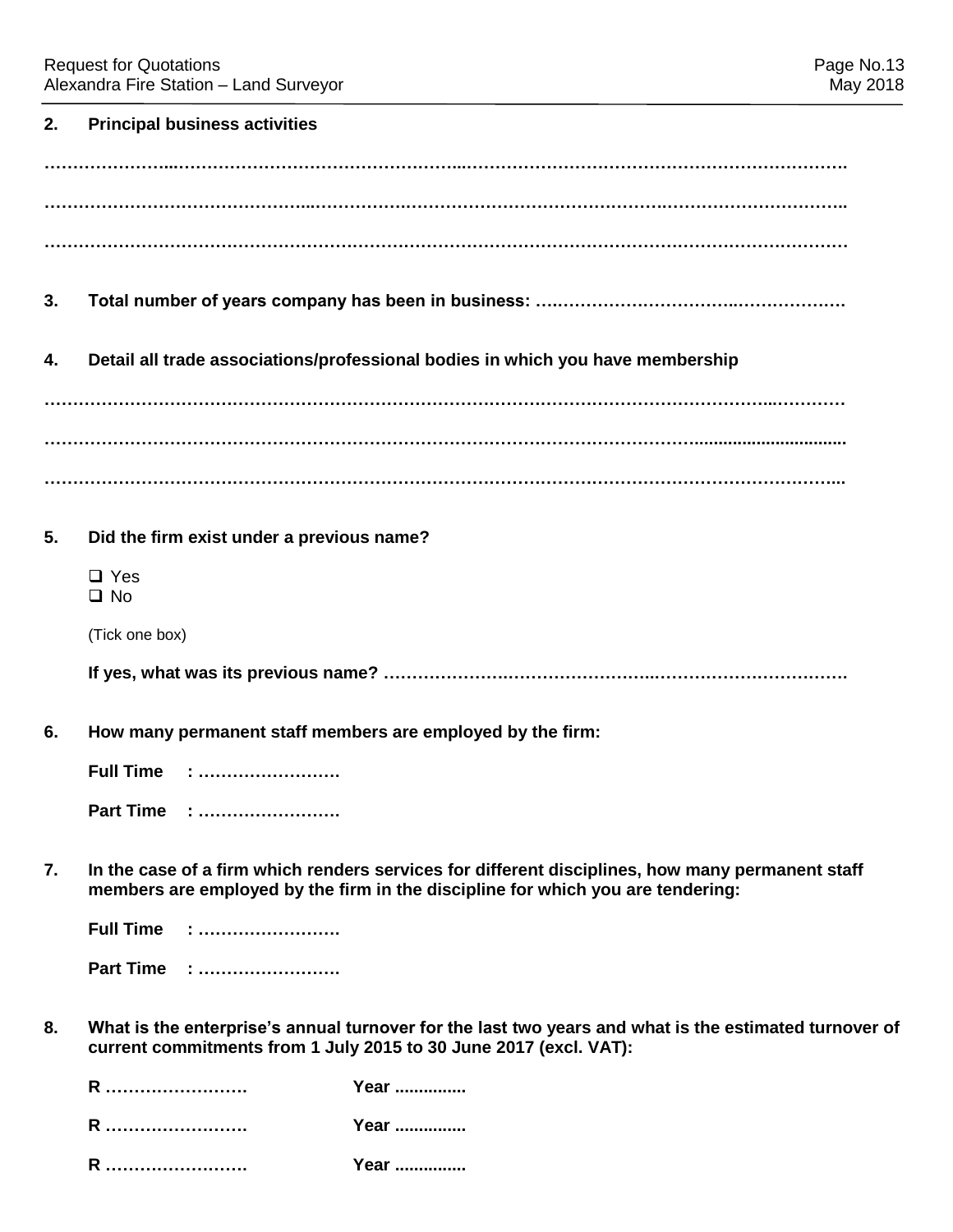### **9. List all contracts which your company is engaged in and have not yet completed:**

| <b>CONTRACT</b><br><b>DESCRIPTION</b> | <b>LOCATION</b> | <b>COMPANY/</b><br><b>EMPLOYER</b> | <b>PROJECT</b><br><b>VALUE</b> | <b>ESTIMATED</b><br><b>FEES</b> | <b>EXPECTED</b><br><b>COMPLETION</b><br>(MONTH &<br>YEAR) |
|---------------------------------------|-----------------|------------------------------------|--------------------------------|---------------------------------|-----------------------------------------------------------|
|                                       |                 |                                    |                                |                                 |                                                           |
|                                       |                 |                                    |                                |                                 |                                                           |
|                                       |                 |                                    |                                |                                 |                                                           |
|                                       |                 |                                    |                                |                                 |                                                           |
|                                       |                 |                                    |                                |                                 |                                                           |
|                                       |                 |                                    |                                |                                 |                                                           |
|                                       |                 |                                    |                                |                                 |                                                           |
|                                       |                 |                                    |                                |                                 |                                                           |
|                                       |                 |                                    |                                |                                 |                                                           |
|                                       |                 |                                    |                                |                                 |                                                           |

## **10. Banking details**

I/We hereby request and authorise you to pay any amounts which may accrue to me/us to the credit of my/our account with the mentioned bank.

I/We understand that the credit transfers hereby authorised will be processed by computer through a system known as the *"ACB Electronic Fund Transfer Service"* and

I/We also understand that no additional advice of payment will be provided by my/our bank, but details of each payment will be printed on my/our bank statement or any accompanying voucher.

This authority may be cancelled by me/us giving **30 days** notice in writing.

| <b>BANK</b>            |  |
|------------------------|--|
| <b>BRANCH</b>          |  |
| <b>BRANCH CODE</b>     |  |
| <b>ACCOUNT NUMBER</b>  |  |
| <b>ACCOUNT HOLDER</b>  |  |
| <b>TYPE OF ACCOUNT</b> |  |
| <b>CONTACT PERSON</b>  |  |
| <b>CONTACT NUMBER</b>  |  |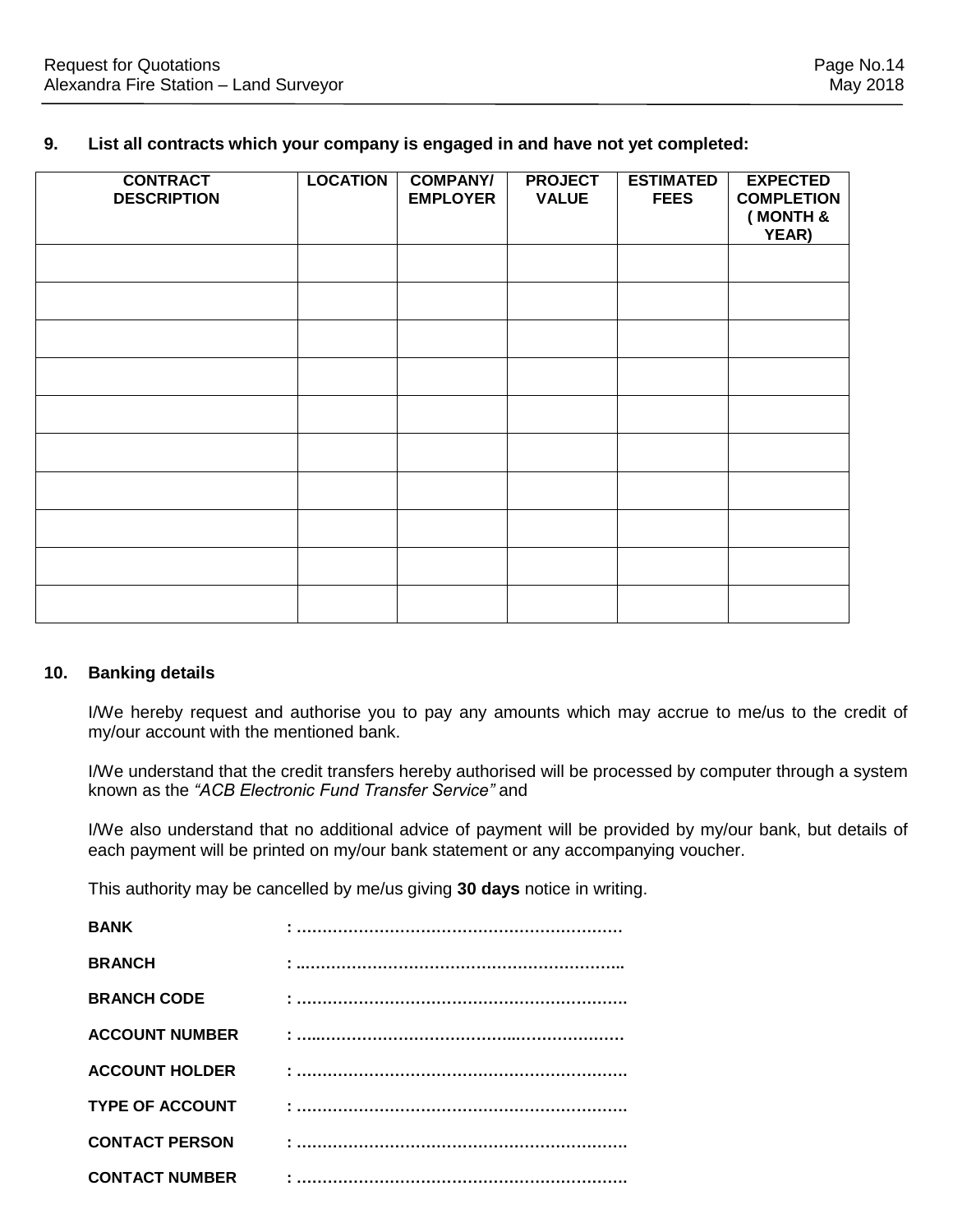#### *PLEASE INCLUDE AN ORIGINAL SIGNED AND STAMPED LETTER FROM THE BANK CONFIRMING THE COMPNAY'S BANKING DETAILS. NOTE THAT PHOTOSTAT COPIES AND LETTERS BEARING ELECTRONIC SIGNATURES WILL NOT BE ACCEPTABLE.*

**The undersigned, who warrants that he/she is duly authorised to do so on behalf of the company, affirms that the information furnished in response to this request for proposal is true and correct :**

| <b>SIGNATURE</b>    |                 |
|---------------------|-----------------|
| <b>NAME IN FULL</b> | <b>CAPACITY</b> |
|                     |                 |
|                     |                 |
| <b>DATE</b>         |                 |

**COMPANY STAMP**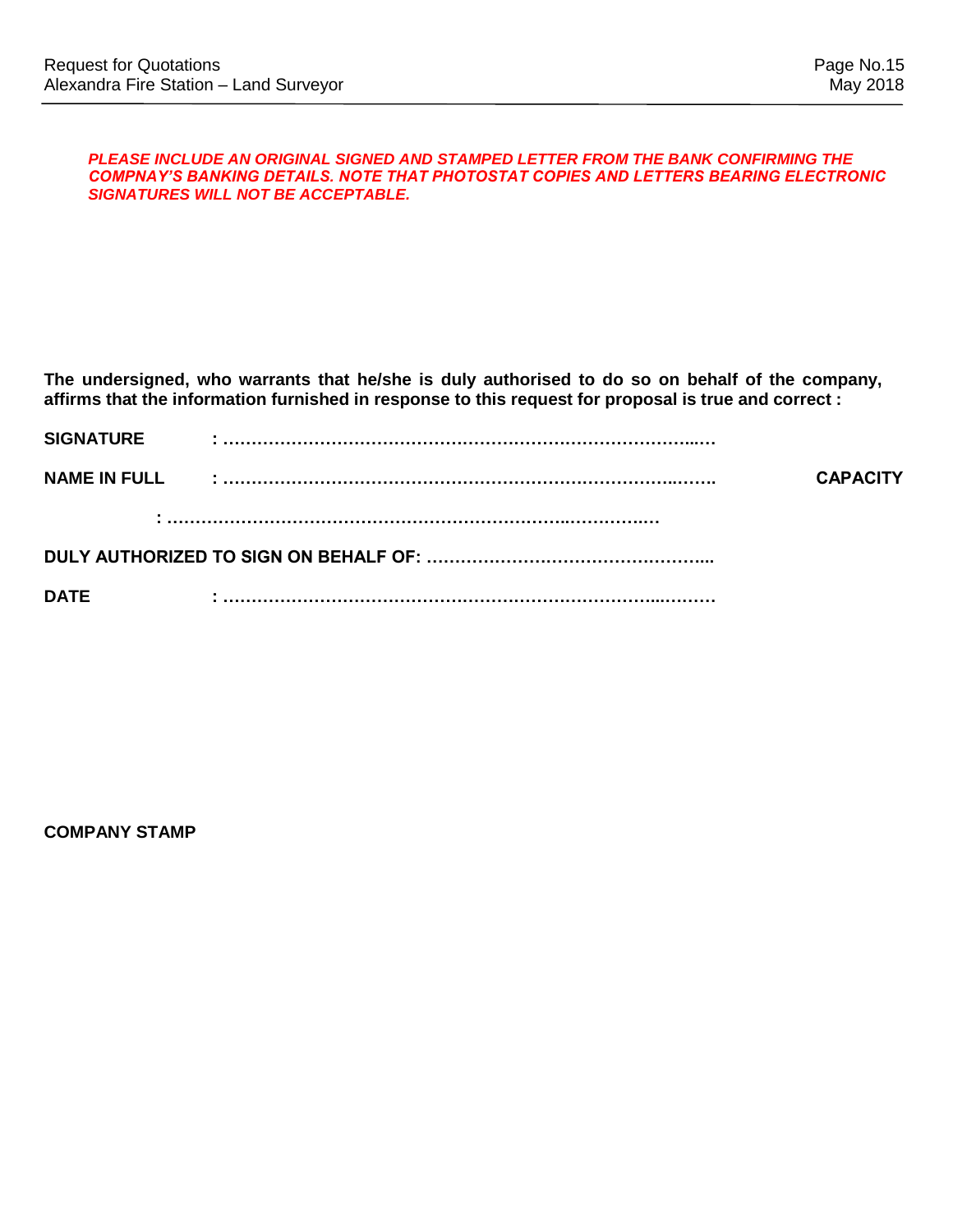# **ANNEXURE B : DECLARATION OF INTEREST**

- 1. No bid will be accepted from persons in the service of the state\*.
- 2. Any person, having a kinship with persons in the service of the state, including a blood relationship, may make an offer or offers in terms of this invitation to bid. In view of possible allegations of favouritism, should the resulting bid, or part thereof, be awarded to persons connected with or related to persons in service of the state, it is required that the bidder or their authorised representative declare their position in relation to the evaluating/adjudicating authority.
- 3. In order to give effect to the above, the following questionnaire must be completed and submitted with the bid.

| 3.1 |                                                                                                                                                                         |          |
|-----|-------------------------------------------------------------------------------------------------------------------------------------------------------------------------|----------|
| 3.2 |                                                                                                                                                                         |          |
| 3.3 |                                                                                                                                                                         |          |
| 3.4 |                                                                                                                                                                         |          |
| 3.5 |                                                                                                                                                                         |          |
| 3.6 |                                                                                                                                                                         |          |
| 3.7 | The names of all directors / trustees / shareholders / members, their individual identity numbers and state employee<br>numbers must be indicated in paragraph 4 below. |          |
| 3.8 | Are you presently in the service of the state*                                                                                                                          | YES / NO |
|     | If yes, furnish particulars                                                                                                                                             |          |
|     |                                                                                                                                                                         |          |
|     |                                                                                                                                                                         |          |
| 3.9 | Have you been in the service of the state for the past twelve months?                                                                                                   | YES / NO |
|     | If yes, furnish particulars                                                                                                                                             |          |
|     |                                                                                                                                                                         |          |
|     |                                                                                                                                                                         |          |
|     | De veu heve envedetienekin (femily friend, ether) with nerease in the earnies of the chate and who meu he invelved                                                      |          |

3.10 Do you, have any relationship (family, friend, other) with persons in the service of the state and who may be involved with the evaluation and or adjudication of this bid? **YES / NO**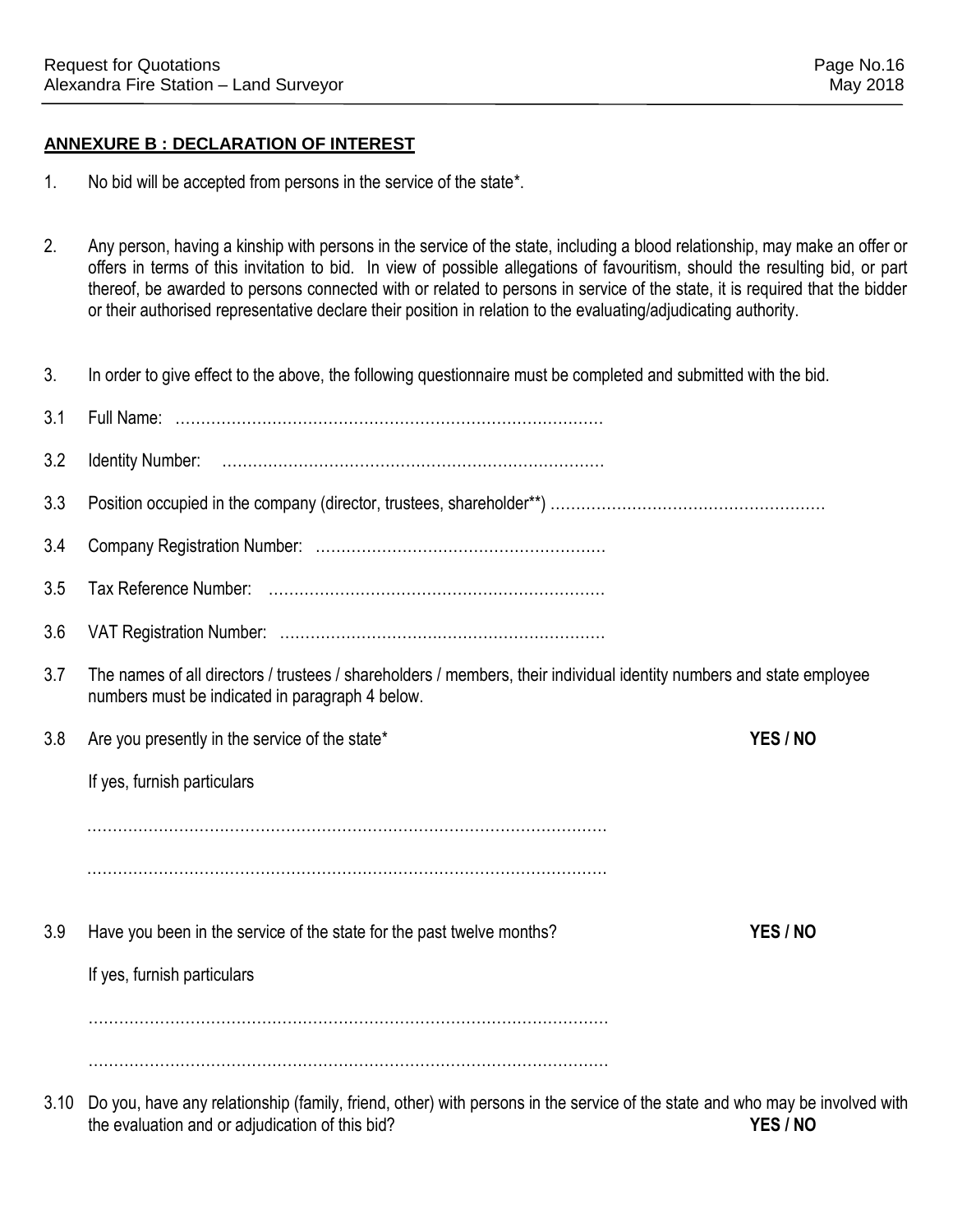If yes, furnish particulars

…………………………………………………………………………………………

…………………………………………………………………………………………

3.11 Are you, aware of any relationship (family, friend, other) between any other bidder and any persons in the service of the state who may be involved with the evaluation and or adjudication of this bid? **YES / NO** 

If yes, furnish particulars

………………………………………………………………………………………… …………………………………………………………………………………………

3.12 Are any of the company's directors, trustees, managers, principle shareholders or stakeholders in service of the state? **YES / NO**

If yes, furnish particulars

…………………………………………………………………………………………

…………………………………………………………………………………………

3.13 Are any spouse, child or parent of the company's directors, trustees, managers, principle shareholders or stakeholders in service of the state? **YES / NO**

If yes, furnish particulars

…………………………………………………………………………………………

…………………………………………………………………………………………

3.14 Do you or any of the directors, trustees, managers, principle shareholders or stakeholders of this company have any interest in any other related companies or businesses whether or not they are bidding for this contract?

**YES / NO**

If yes, furnish particulars

…………………………………………………………………………………………

…………………………………………………………………………………………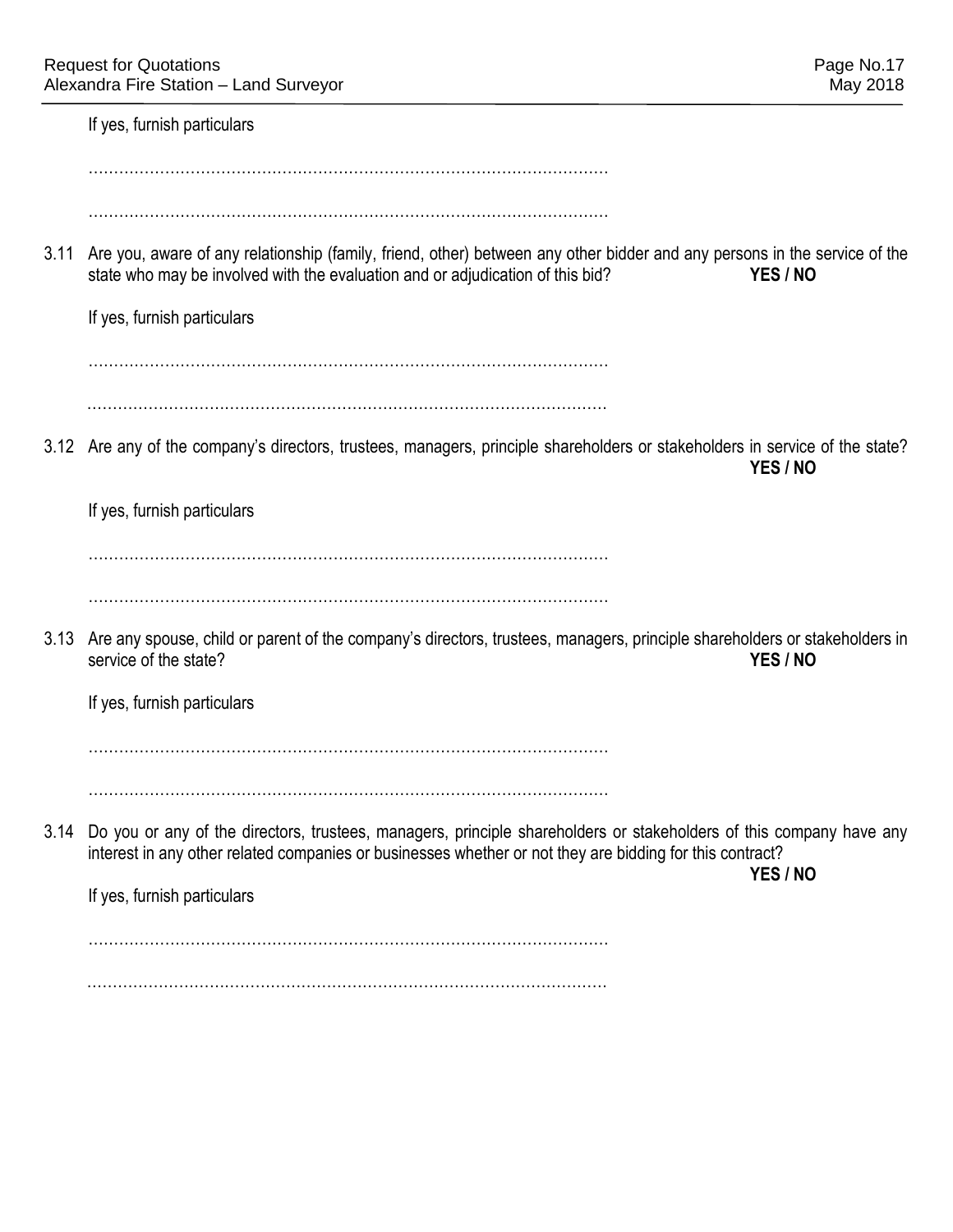4. Full details of directors / trustees / members / shareholders.

| <b>FULL NAME</b> | <b>IDENTITY NUMBER</b> | <b>STATE EMPLOYEE NUMBER</b> |
|------------------|------------------------|------------------------------|
|                  |                        |                              |
|                  |                        |                              |
|                  |                        |                              |
|                  |                        |                              |
|                  |                        |                              |
|                  |                        |                              |
|                  |                        |                              |
|                  |                        |                              |
|                  |                        |                              |

# **CERTIFICATION**

## **I, THE UNDERSIGNED (FULL NAME**) …………………………………………………………………...……………………

**CERTIFY THAT THE INFORMATION FURNISHED ON THIS DECLARATION FORM IS TRUE AND CORRECT.** 

**I ACCEPT THAT, IN ADDITION TO CANCELLATION OF A CONTRACT, ACTION MAY BE TAKEN AGAINST ME SHOULD THIS DECLARATION PROVE TO BE FALSE.** 

…………………………………………………….. ……………………………………………………..…….. Signature **Position** 

……………………………………………………. ………………………………….

Name of Bidder **Date** 

- MSCM Regulations: "in the service of the state" means to be  $-$ 
	- (a) a member of  $-$ 
		- (i) any municipal council;
		- (ii) any provincial legislature; or
		- (iii) the national Assembly or the national Council of provinces;
	- (b) a member of the board of directors of any municipal entity;
	- (c) an official of any municipality or municipal entity;
	- (d) an employee of any national or provincial department, national or provincial public entity or constitutional institution within the meaning of the Public Finance Management Act, 1999 (Act No.1 of 1999);
	- (e) a member of the accounting authority of any national or provincial public entity; or
	- (f) an employee of Parliament or a provincial legislature.
- \*\* "Stakeholder' means a person who owns shares in the company and is actively involved in the management of the company or business and exercises control over the company.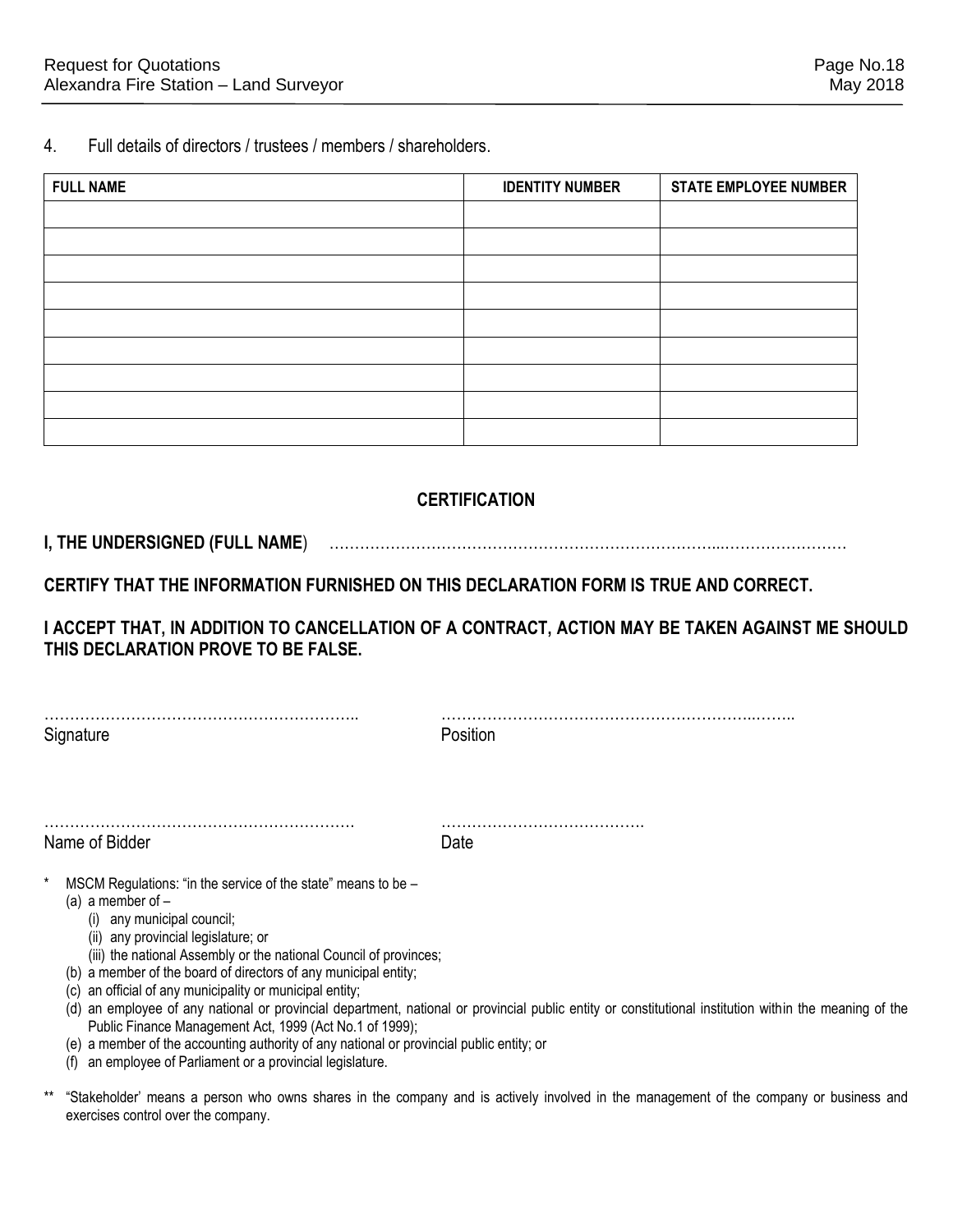- 1 This Municipal Bidding Document must form part of all bids invited.
- 2 It serves as a declaration to be used by municipalities and municipal entities in ensuring that when goods and services are being procured, all reasonable steps are taken to combat the abuse of the supply chain management system.
- 3 The bid of any bidder may be rejected if that bidder, or any of its directors have:
	- a. abused the municipality's / municipal entity's supply chain management system or committed any improper conduct in relation to such system;
	- b. been convicted for fraud or corruption during the past five years;
	- c. willfully neglected, reneged on or failed to comply with any government, municipal or other public sector contract during the past five years; or
	- d. been listed in the Register for Tender Defaulters in terms of section 29 of the Prevention and Combating of Corrupt Activities Act (No 12 of 2004).
- 4 In order to give effect to the above, the following questionnaire must be completed and submitted with the bid.

| <b>Item</b> | <b>Question</b>                                                                                                                                                                                                                                                                                                                                                                                                                                   | <b>Yes</b> | N <sub>0</sub>        |
|-------------|---------------------------------------------------------------------------------------------------------------------------------------------------------------------------------------------------------------------------------------------------------------------------------------------------------------------------------------------------------------------------------------------------------------------------------------------------|------------|-----------------------|
| 4.1         | Is the bidder or any of its directors listed on the National Treasury's database<br>as a company or person prohibited from doing business with the public<br>sector?<br>(Companies or persons who are listed on this database were informed in<br>writing of this restriction by the National Treasury after the audi alteram<br>partem rule was applied).                                                                                        | <b>Yes</b> | No<br>$\mathbf{I}$    |
| 4.1.1       | If so, furnish particulars:                                                                                                                                                                                                                                                                                                                                                                                                                       |            |                       |
| 4.2         | Is the bidder or any of its directors listed on the Register for Tender Defaulters<br>in terms of section 29 of the Prevention and Combating of Corrupt Activities<br>Act (No 12 of 2004)?<br>(To access this Register enter the National Treasury's website,<br>www.treasury.gov.za, click on the icon "Register for Tender Defaulters"<br>or submit your written request for a hard copy of the Register to<br>facsimile number (012) 3265445). | Yes        | No.<br>$\blacksquare$ |
| 4.2.1       | If so, furnish particulars:                                                                                                                                                                                                                                                                                                                                                                                                                       |            |                       |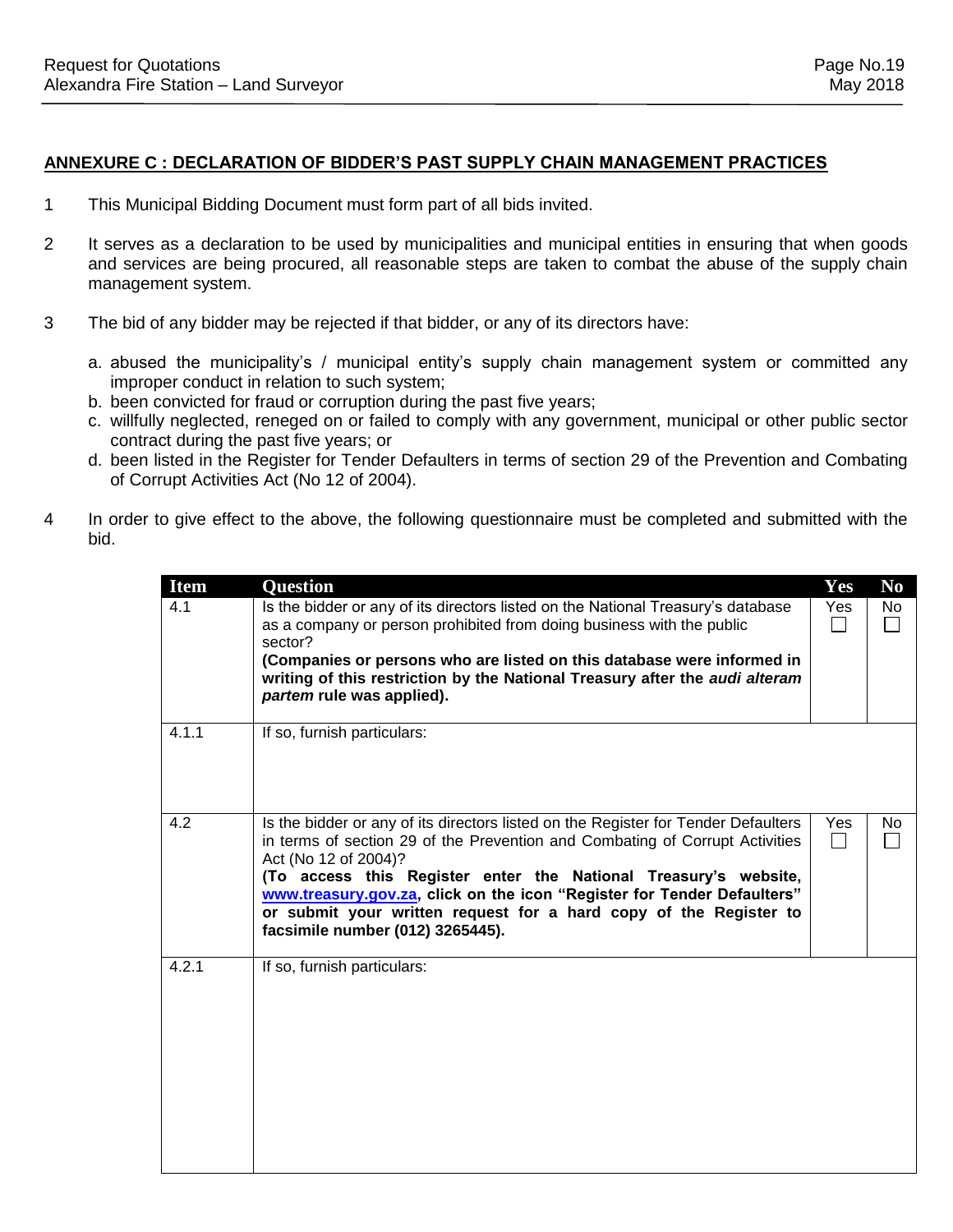| <b>Item</b> | <b>Question</b>                                                                                                                                                                                                                              | Yes | N <sub>0</sub> |
|-------------|----------------------------------------------------------------------------------------------------------------------------------------------------------------------------------------------------------------------------------------------|-----|----------------|
| 4.3         | Was the bidder or any of its directors convicted by a court of law (including a<br>court of law outside the Republic of South Africa) for fraud or corruption during<br>the past five years?                                                 | Yes | No             |
| 4.3.1       | If so, furnish particulars:                                                                                                                                                                                                                  |     |                |
| 4.4         | Does the bidder or any of its directors owe any municipal rates and taxes or<br>municipal charges to the municipality / municipal entity, or to any other<br>municipality / municipal entity, that is in arrears for more than three months? | Yes | No.            |
| 4.4.1       | If so, furnish particulars:                                                                                                                                                                                                                  |     |                |
| 4.5         | Was any contract between the bidder and the municipality / municipal entity or<br>any other organ of state terminated during the past five years on account of<br>failure to perform on or comply with the contract?                         | Yes | No.            |
| 4.7.1       | If so, furnish particulars:                                                                                                                                                                                                                  |     |                |

# **CERTIFICATION**

**I, THE UNDERSIGNED (FULL NAME**) …………………………………………………………………...……………………

# **CERTIFY THAT THE INFORMATION FURNISHED ON THIS DECLARATION FORM IS TRUE AND CORRECT.**

**I ACCEPT THAT, IN ADDITION TO CANCELLATION OF A CONTRACT, ACTION MAY BE TAKEN AGAINST ME SHOULD THIS DECLARATION PROVE TO BE FALSE.** 

| Signature      | Position |
|----------------|----------|
|                |          |
| Name of Bidder | Date     |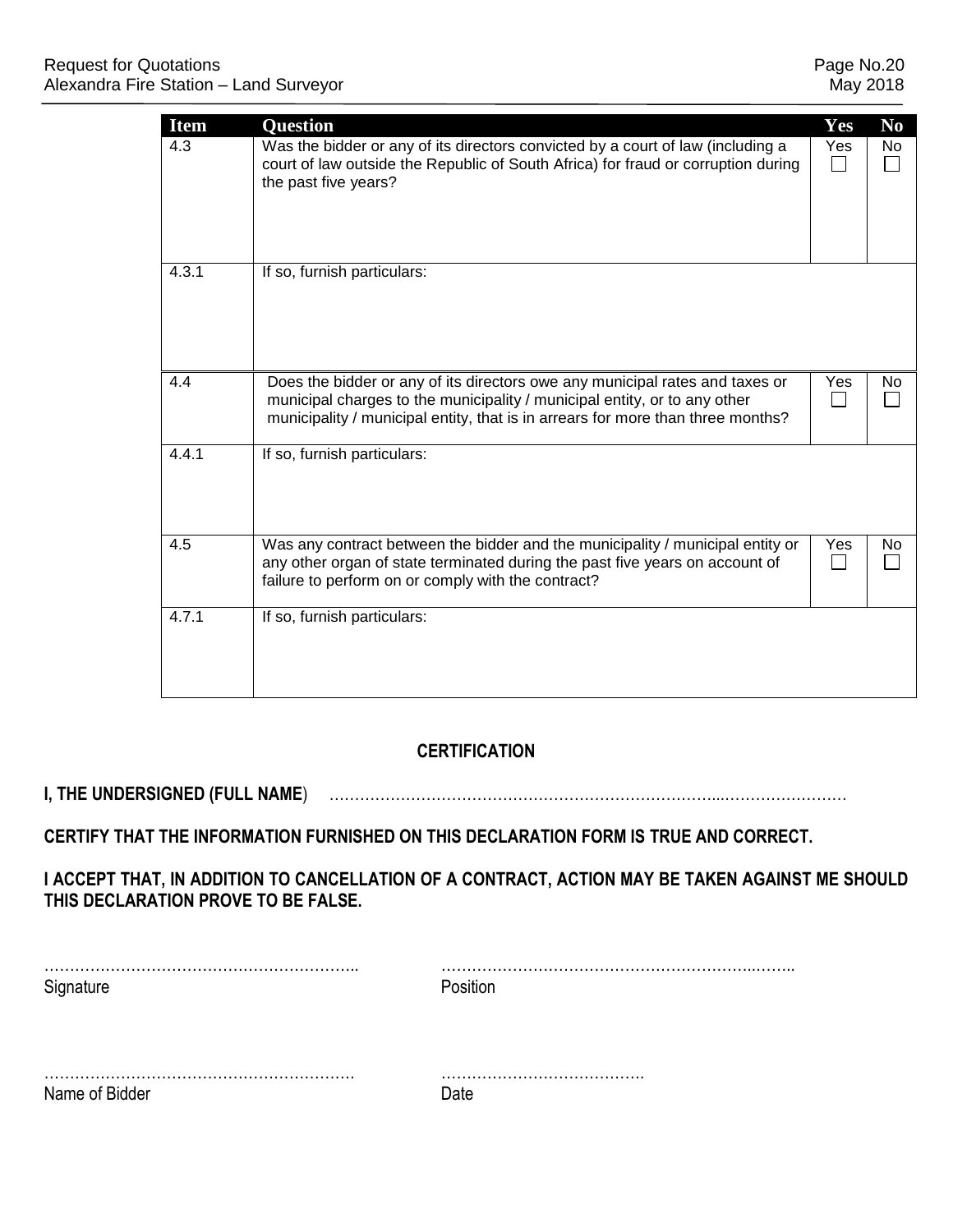# **ANNEXURE D : PARTICULARS OF CONTRACTS AWARDED BY AN ORGAN OF STATE\*\*\* DURING THE LAST 5 YEARS**

| <b>EMPLOYER</b> | <b>CONSULTING</b><br><b>ENGINEER</b> | <b>NATURE OF WORK</b> | <b>VALUE OF</b><br><b>WORK</b> | <b>YEAR</b><br><b>COMPLETED</b> |
|-----------------|--------------------------------------|-----------------------|--------------------------------|---------------------------------|
|                 |                                      |                       |                                |                                 |
|                 |                                      |                       |                                |                                 |
|                 |                                      |                       |                                |                                 |
|                 |                                      |                       |                                |                                 |
|                 |                                      |                       |                                |                                 |
|                 |                                      |                       |                                |                                 |
|                 |                                      |                       |                                |                                 |
|                 |                                      |                       |                                |                                 |
|                 |                                      |                       |                                |                                 |
|                 |                                      |                       |                                |                                 |
|                 |                                      |                       |                                |                                 |
|                 |                                      |                       |                                |                                 |
|                 |                                      |                       |                                |                                 |
|                 |                                      |                       |                                |                                 |
|                 |                                      |                       |                                |                                 |
|                 |                                      |                       |                                |                                 |
|                 |                                      |                       |                                |                                 |

(In the event of insufficient space, kindly attach documentation)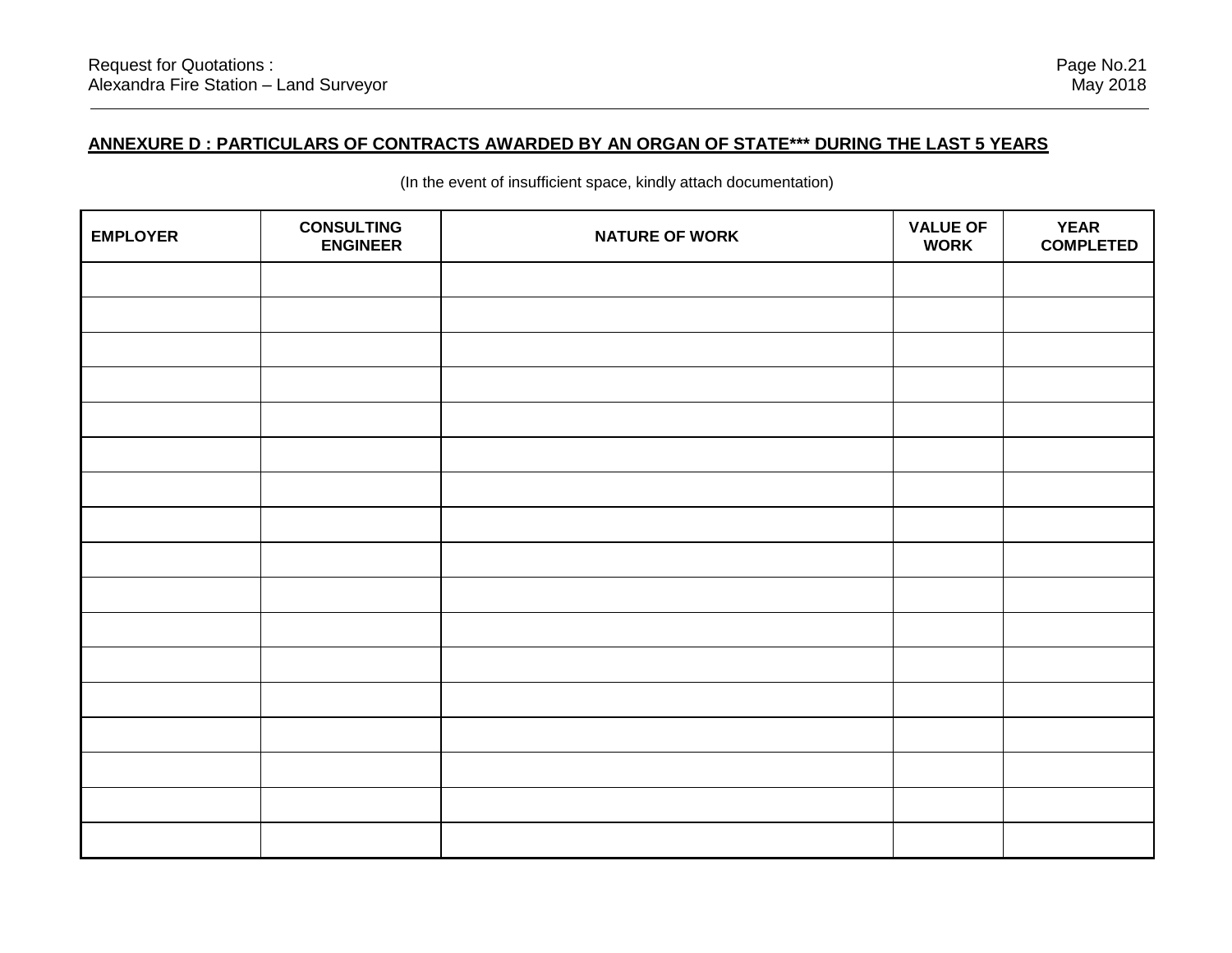# ANNEXURE D : PARTICULARS OF CONTRACTS AWARDED BY AN ORGAN OF STATE\*\*\* DURING THE LAST 5 YEARS cont.

| <b>EMPLOYER</b> | <b>CONSULTING</b><br><b>ENGINEER</b> | <b>NATURE OF WORK</b> | <b>VALUE OF</b><br><b>WORK</b> | <b>YEAR</b><br><b>COMPLETED</b> |
|-----------------|--------------------------------------|-----------------------|--------------------------------|---------------------------------|
|                 |                                      |                       |                                |                                 |
|                 |                                      |                       |                                |                                 |
|                 |                                      |                       |                                |                                 |
|                 |                                      |                       |                                |                                 |
|                 |                                      |                       |                                |                                 |
|                 |                                      |                       |                                |                                 |
|                 |                                      |                       |                                |                                 |

**\*\*\* Organ of State means-**

- a) a national or provincial department:
- b) a municipality;
- c) a constitutional institution defined in the Public Finance Management Act, 1999 (Act No. 1 of 1999);
- d) Parliament;
- e) a provincial legislature;

……………………………………………………. ………………………………….

f) any other institution or category of institutions included in the definition of "organ of state" in section 239 of the Constitution and recognised by the [Minister](javascript:void(0);) by notice in the *Government Gazette* as an institution or category of institutions to which [this Act](javascript:void(0);) applies

| .                                            | . |
|----------------------------------------------|---|
| ٦ı٢                                          |   |
| $\sim$<br>$\sim$<br>$\overline{\phantom{a}}$ |   |

Name of Bidder Date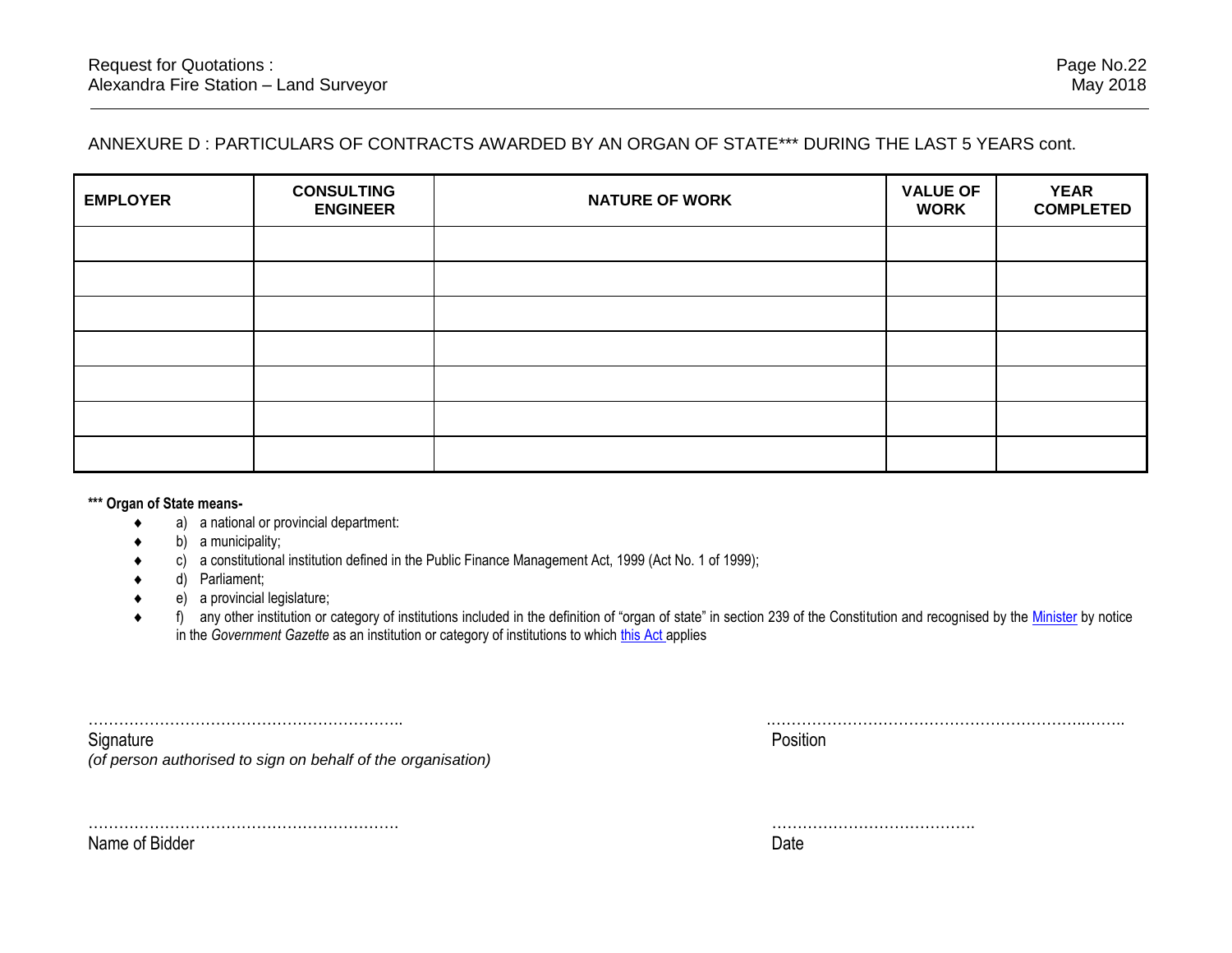## **ANNEXURE E : CERTIFICATE OF INDEPENDENT BID DETERMINATION**

I, the undersigned, in submitting the accompanying bid:

## *Land Surveying services for the Alexandra Fire Station Project*

in response to the invitation for the bid made by:

#### *Johannesburg Development Agency*

do hereby make the following statements that I certify to be true and complete in every respect:

I certify, on behalf of:

(Name of Bidder)

 $\hbox{and}\hskip1cm \hbox{that:}$ 

- 1. I have read and I understand the contents of this Certificate;
- 2. I understand that the accompanying bid will be disqualified if this Certificate is found not to be true and complete in every respect;
- 3. I am authorized by the bidder to sign this Certificate, and to submit the accompanying bid, on behalf of the bidder;
- 4. Each person whose signature appears on the accompanying bid has been authorized by the bidder to determine the terms of, and to sign, the bid, on behalf of the bidder;
- 5. For the purposes of this Certificate and the accompanying bid, I understand that the word "competitor" shall include any individual or organization, other than the bidder, whether or not affiliated with the bidder, who:
	- (a) has been requested to submit a bid in response to this bid invitation;
	- (b) could potentially submit a bid in response to this bid invitation, based on their qualifications, abilities or experience; and
	- (c) provides the same goods and services as the bidder and/or is in the same line of business as the bidder
- 6. The bidder has arrived at the accompanying bid independently from, and without consultation, communication, agreement or arrangement with any competitor. However communication between partners in a joint venture or consortium will not be construed as collusive bidding.
- 7. In particular, without limiting the generality of paragraph 6 above, there has been no consultation, communication, agreement or arrangement with any competitor regarding:
	- (a) prices;
	- (b) geographical area where product or service will be rendered (market allocation);
	- (c) methods, factors or formulas used to calculate prices;
	- $(d)$  the intention or decision to submit or not to submit a bid;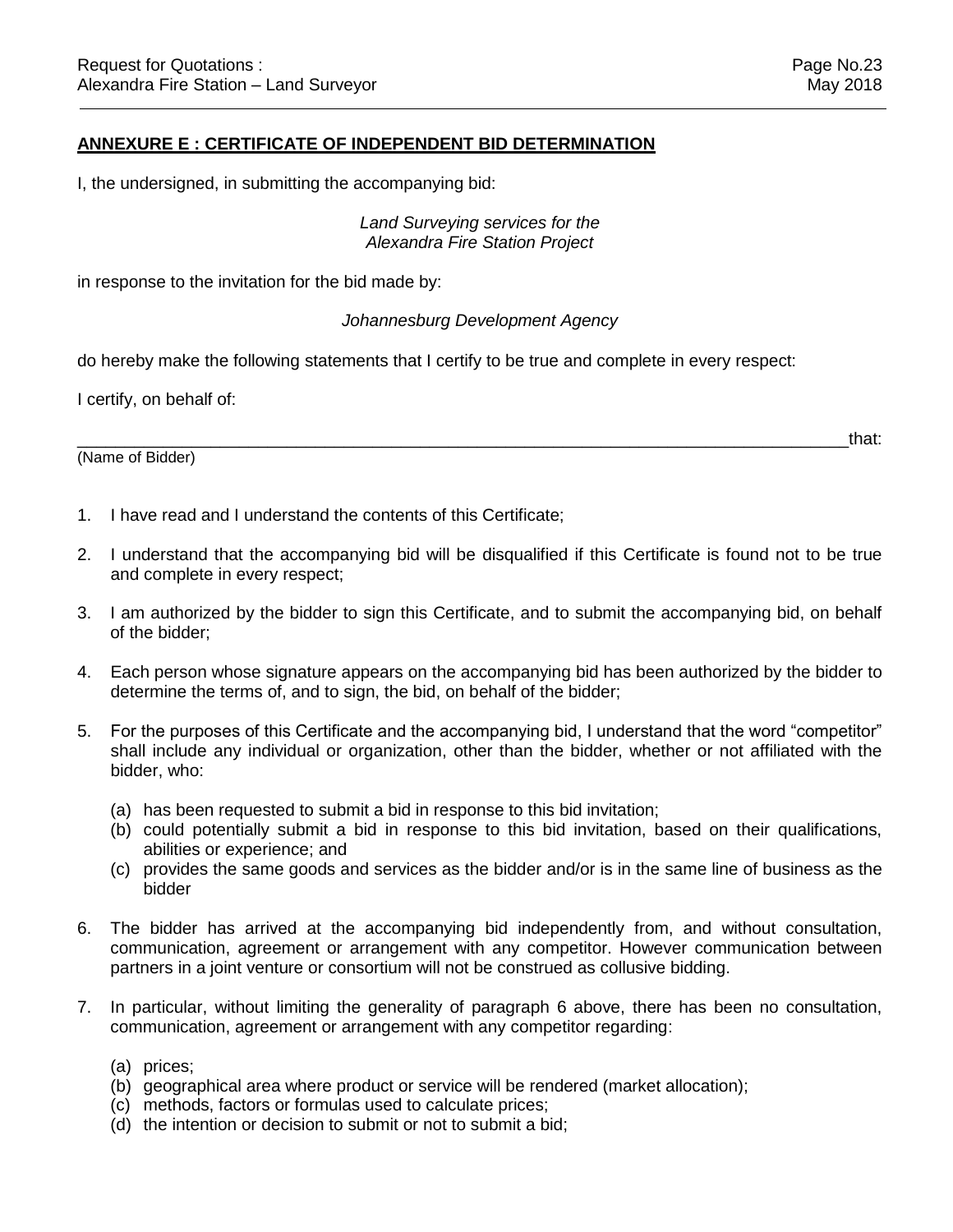- (e) the submission of a bid which does not meet the specifications and conditions of the bid; or
- (f) bidding with the intention not to win the bid.
- 8. In addition, there have been no consultations, communications, agreements or arrangements with any competitor regarding the quality, quantity, specifications and conditions or delivery particulars of the products or services to which this bid invitation relates.
- 9. The terms of the accompanying bid have not been, and will not be, disclosed by the bidder, directly or indirectly, to any competitor, prior to the date and time of the official bid opening or of the awarding of the contract.
- 10. I am aware that, in addition and without prejudice to any other remedy provided to combat any restrictive practices related to bids and contracts, bids that are suspicious will be reported to the Competition Commission for investigation and possible imposition of administrative penalties in terms of section 59 of the Competition Act No. 89 of 1998 and or may be reported to the National Prosecuting Authority (NPA) for criminal investigation and or may be restricted from conducting business with the public sector for a period not exceeding ten (10) years in terms of the Prevention and Combating of Corrupt Activities Act No. 12 of 2004 or any other applicable legislation.

| Signature      | Position |
|----------------|----------|
|                |          |
| Name of Bidder | Date     |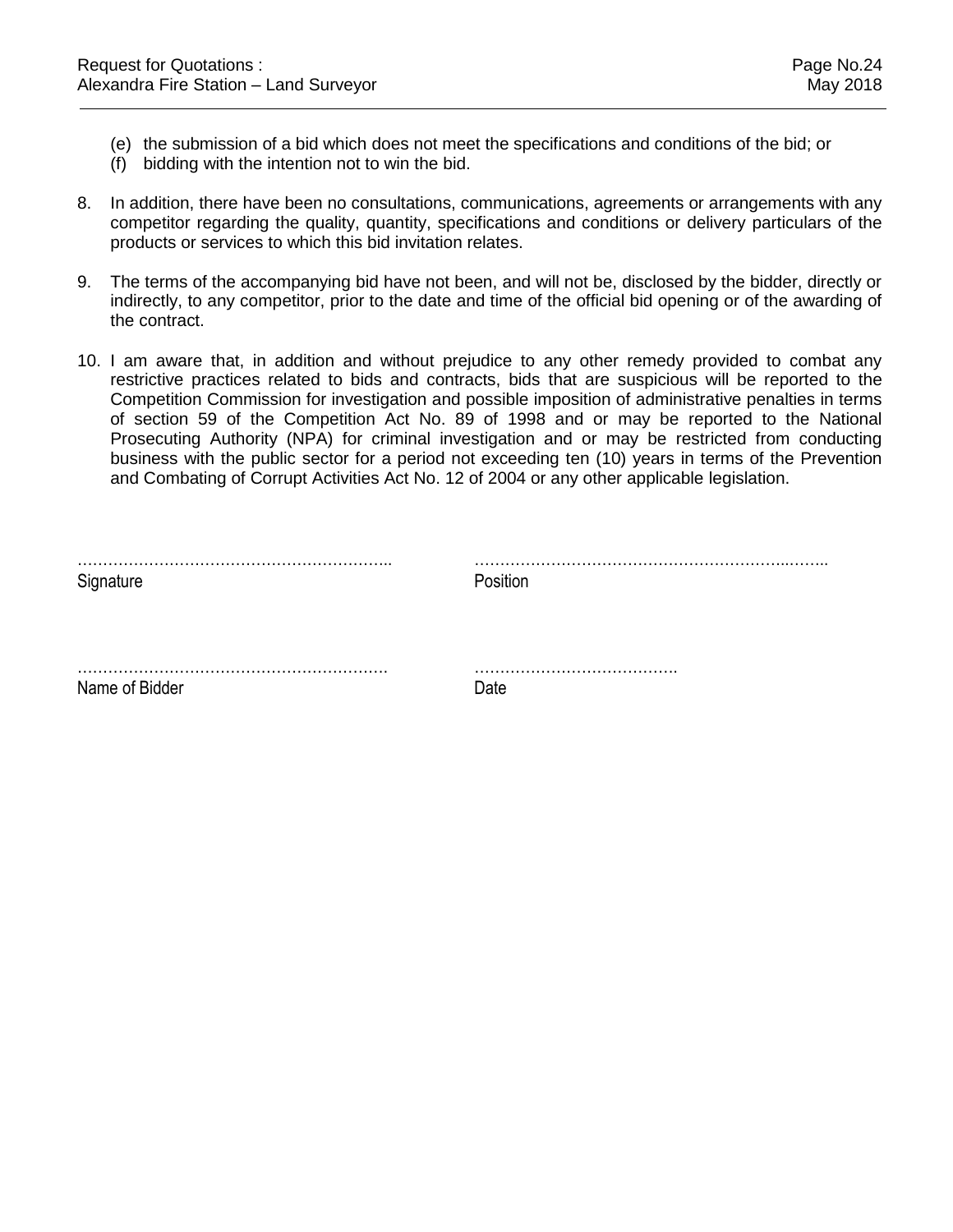## **ANNEXURE F : DECLARATION ON STATE OF MUNICIPAL ACCOUNTS**

#### **A Any bid will be rejected if:**

Any municipal rates and taxes or municipal service charges owed by the bidder or any of the directors to the municipality or a municipal entity, or to any other municipality or municipal entity, are in arrears for more than three months.

#### **B Bid Information**

|    | iii. Municipality where business is situated                                                                                        |
|----|-------------------------------------------------------------------------------------------------------------------------------------|
|    |                                                                                                                                     |
|    |                                                                                                                                     |
|    |                                                                                                                                     |
|    | vi. Names of all directors, their ID numbers and municipal account number.                                                          |
| 1. |                                                                                                                                     |
| 2. |                                                                                                                                     |
| 3. |                                                                                                                                     |
| 4. |                                                                                                                                     |
| 5. |                                                                                                                                     |
| 6. |                                                                                                                                     |
| 7. |                                                                                                                                     |
|    | C Documents to be attached.                                                                                                         |
|    | $\mathbf{r}$ and $\mathbf{r}$ and $\mathbf{r}$ and $\mathbf{r}$ and $\mathbf{r}$ and $\mathbf{r}$ and $\mathbf{r}$ and $\mathbf{r}$ |

- i. A copy of municipal account mentioned in B (iv) & (v) (Not older than 3 months)
- ii. A copy of municipal accounts of all directors mentioned in B(vi) (Not older than 3 months)
- iii. Proof of directors

I/We declare that the abovementioned information is true and correct and that the following documents are attached to this form:

…………………………………………………………………………..…………………………………………… ……………………………………………………………………………………………………………………….. …………………………………………………………………………..……………………………………………

Signature …………………………………………………..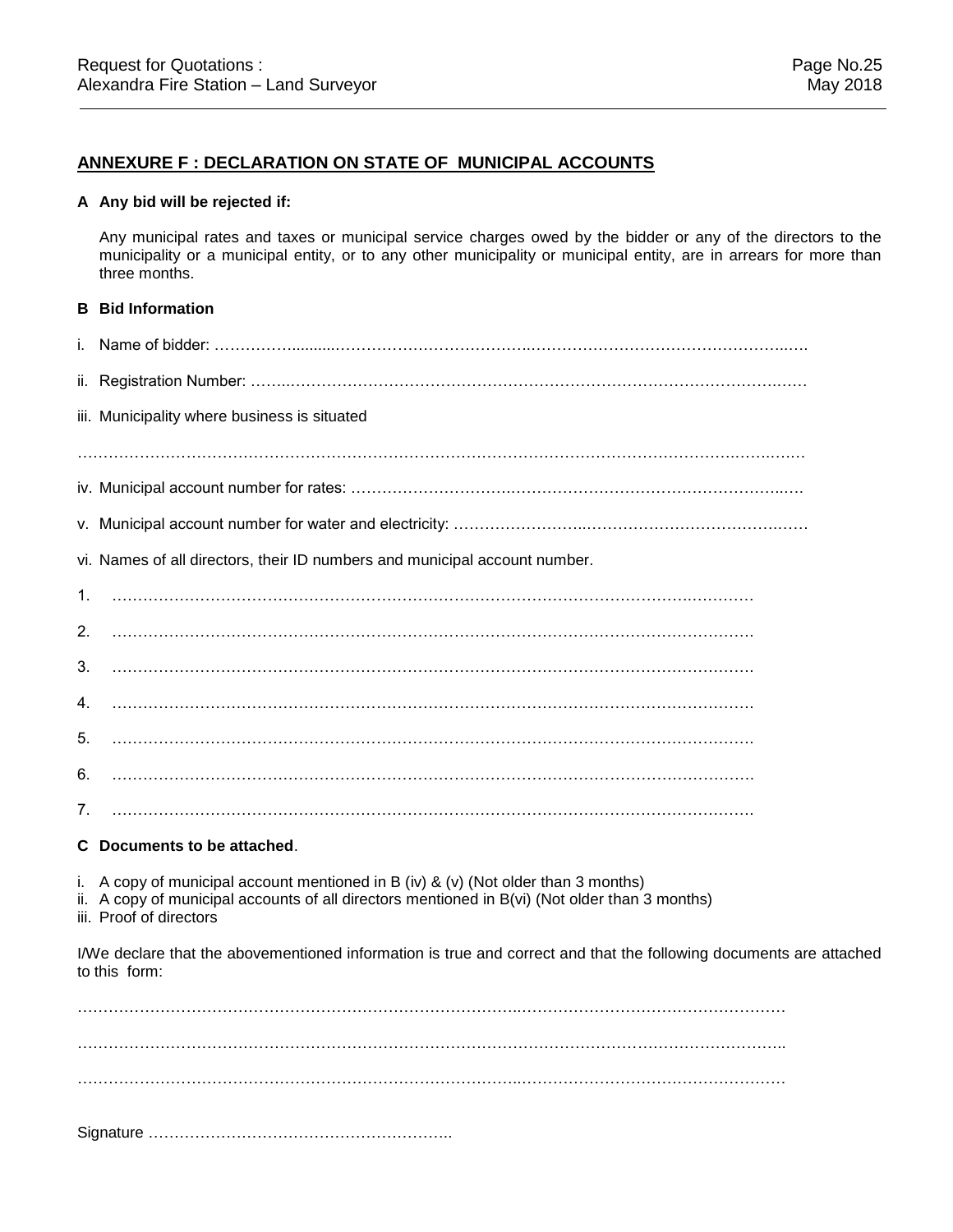## **ANNEXURE G : ORGANOGRAM**

The tenderer shall list below the key personnel proposed for this project **with a minimum of 5 years of experience in topographical surveying** per item 5.12 herein.

| <b>DESIGNATION /</b><br><b>ROLE ON PROJECT</b> | <b>NAME AND NATIONALITY</b> | <b>SUMMARY OF QUALIFICATIONS &amp; EXPERIENCE</b> |  |
|------------------------------------------------|-----------------------------|---------------------------------------------------|--|
|                                                |                             |                                                   |  |
|                                                |                             |                                                   |  |
|                                                |                             |                                                   |  |
|                                                |                             |                                                   |  |
|                                                |                             |                                                   |  |
|                                                |                             |                                                   |  |
|                                                |                             |                                                   |  |
|                                                |                             |                                                   |  |
|                                                |                             |                                                   |  |
|                                                |                             |                                                   |  |

**NOTE: Detailed Curriculum Vitae (CV's) of the above proposed candidates must be provided. Said CV's MUST indicate the name and description of the project, role played in the project, project value, and the start and end dates of the project. In addition proof of relevant qualifications and of memberships to relevant professional associations must also be provided for the above proposed candidates.**

Signature Position

…………………………………………………….. ……………………………………………………..……..

……………………………………………………. ………………………………….

Name of Bidder Date Date Date Date